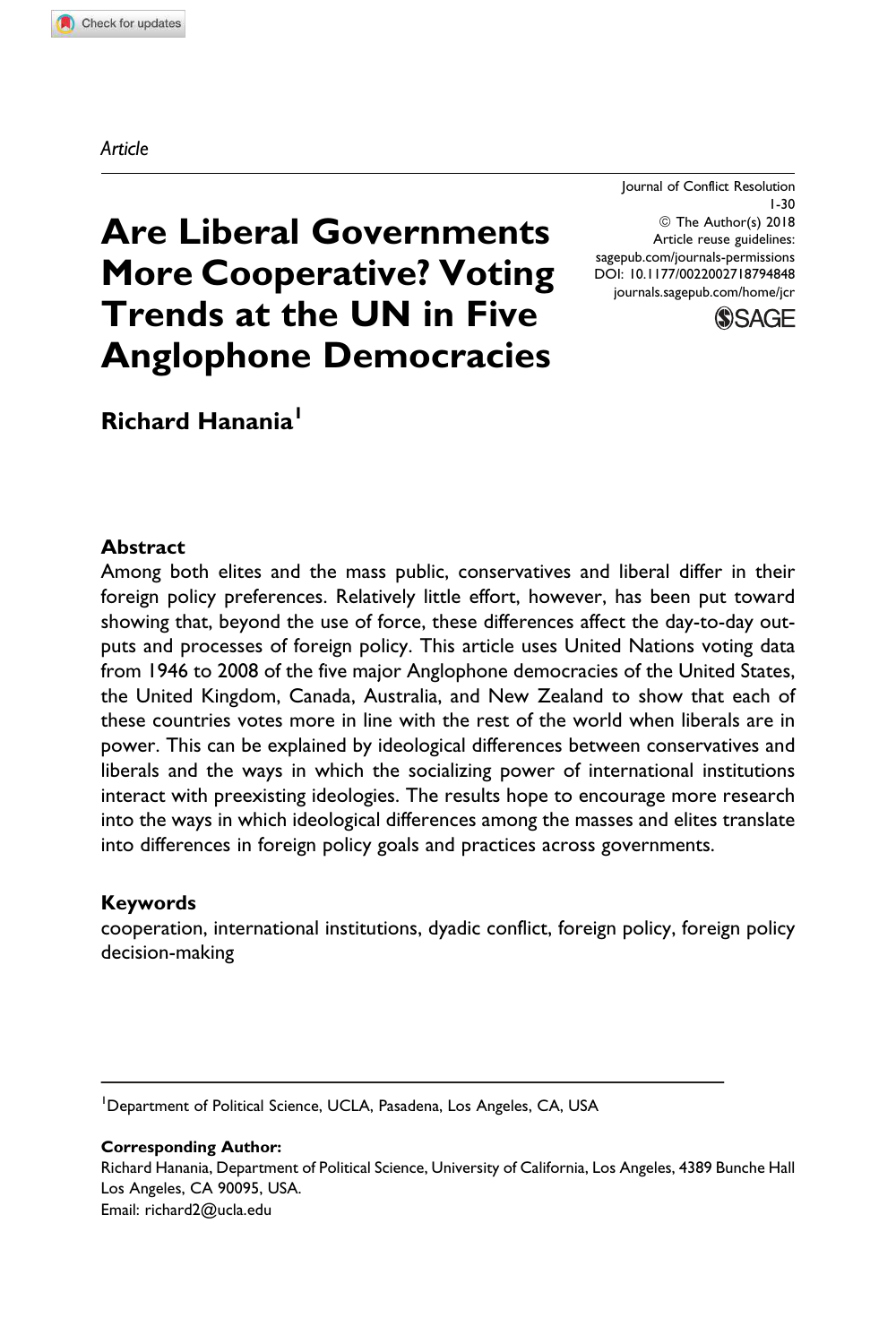Since I saw treaties as essentially only political documents, and the whole debate over what was "legally binding" in "international law" as just another theological exercise, I didn't care about the answer.

John Bolton (2008, 76)

Our enduring strength is also reflected in our respect for an international system that protects the rights of both nations and people—a United Nations and a Universal Declaration of Human Rights; international law and the means to enforce those laws.

Barack Obama (2014)

Conservatives and liberals are different. Not only with regard to politics, but they are also prejudiced for and against different groups and disagree on basic issues of right and wrong (Haidt 2012), even among elites (Holsti and Rosenau 1988). Yet there may at one point have been reasons to be skeptical of the idea that the more mundane day-to-day work of foreign policy varies based on who is in office in any predictable way in the United States and other similar democracies. Realism, the dominant paradigm in international relations for decades, says that state behavior is determined by the balance of power and other structural forces (e.g., Mearsheimer 2001). Foreign policy observers have often repeated the adage that "where you stand depends on where you sit" (Allison 1969, 711), which implies that circumstances will force whoever occupies a certain position of leadership to behave similarly to what others would do if they held the same office.

Yet, through the use of statistical methods as applied to large data sets, in recent years, scholars have shown the degree to which regime ideology shapes foreign policy, particularly with regard to issues of war and peace (Bertoli, Dafoe, and Trager 2017; Koch and Sullivan 2010). This article contributes to that literature, linking it to work on interest similarity as measured by United Nations General Assembly (UNGA) voting (Strüver 2016). Certainly, rhetoric surrounding that institution and international law more generally trends toward the idealistic side among liberal politicians, while more cynical and dismissive commentary is more often found on the right. Yet rhetoric is cheap in international politics, and so the question of how ideology shapes interactions between democracies and international organizations should be addressed in a more quantitative way.

This article investigates how ideology affects behavior at the United Nations (UN) in five major Anglophone democracies with a similar political culture. It finds that, across each one of these states, left-wing governments vote more in line with the rest of the world at the UNGA. Part I discusses what it actually means to say that two states share interests, including a discussion of the standard method used to measure interest similarity in the literature, and previous work that looks into its determinants. In Part II, I review the research showing that liberals and conservatives have different moralities and how this impacts foreign policy preferences among the general public and elites. I bring together the literatures on partisan morality and interest similarity to present theories on when we can expect administrations in the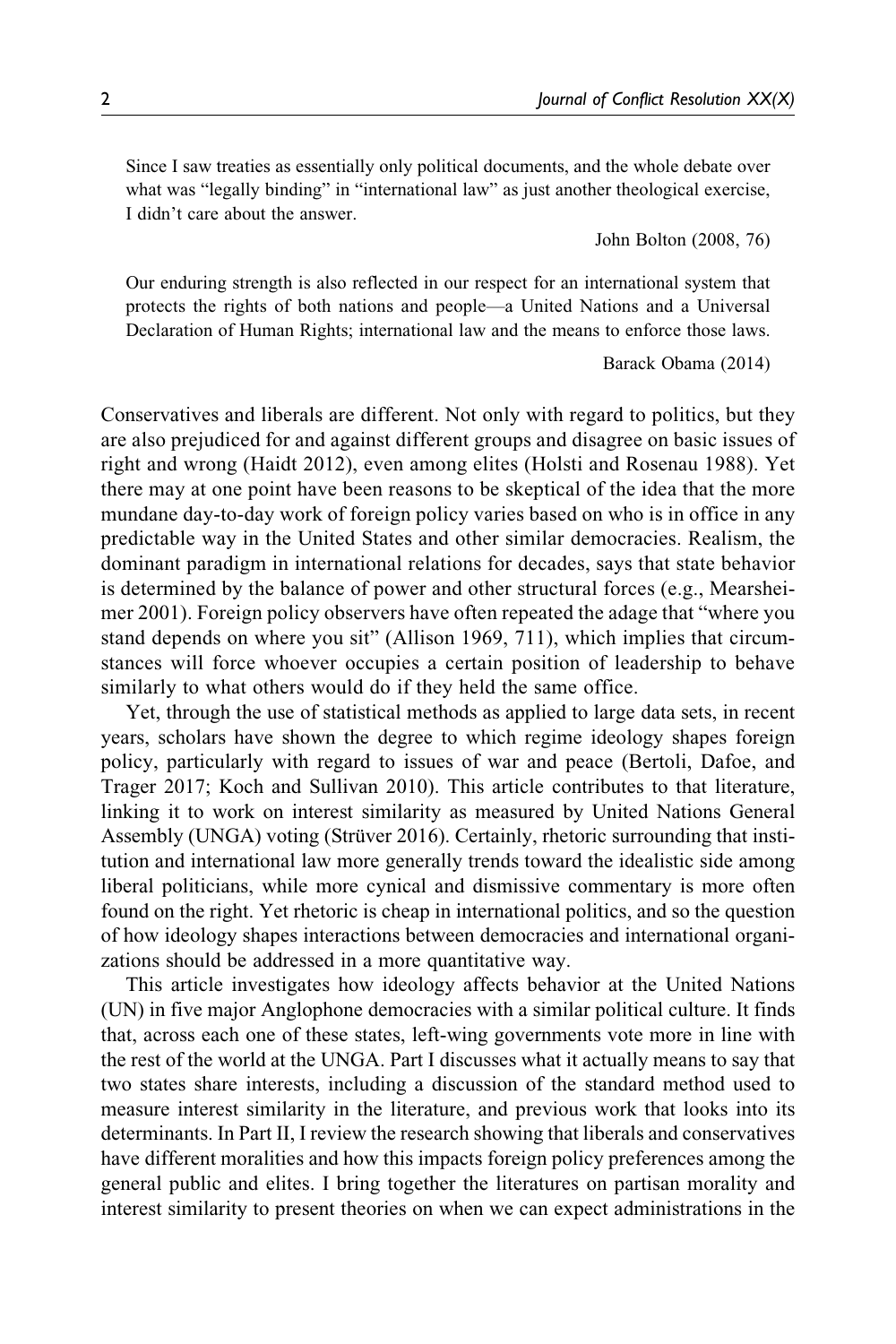five Anglophone democracies to vote more or less like the rest of the world in part III. The next two sections present the methodology and the results. We find that among the five major Anglophone democracies, left-leaning governments consistently vote more in line with other nations. The findings here can hopefully inspire future quantitative research on how ideology interacts with existing international institutions to produce foreign policy outputs of interest.

## Measuring Interest Similarity

What does it mean to say that two states share similar "interests"? As Wolfers (1952) already noticed over sixty years ago, the term "national interest" is endlessly flexible and means different things to different people. While some stress an objective standard that focuses on wealth and relative power (Mearsheimer 2001), there is a general recognition that states can pursue a wide variety of goals, including the fulfillment of moral ideals including greater international cooperation (Finnemore 1993; Risse 2015). Scholars interested in measuring state preference and similarity have therefore mostly focused on the subjective definition of national interest, where we say that two states share interests if they seek the same ends. Early work used security alliances as a proxy to gauge interest similarity (Bueno de Mesquita 1975, 1981; Stoll 1984). Unfortunately, such measures can be crude or misleading, as alliance profiles show relatively little variance over time, only capture interest similarity along one dimension of international affairs, and are often imposed by history and circumstance. Therefore, scholars have turned more and more to data from the UNGA, which often has hundreds of votes per year, in order to have a broader and more detailed picture of the structure of international politics (Signorino and Ritter 1999). Focusing on revealed preferences as measured by how states vote, if two countries tend to find themselves on the same side on a wide variety of international controversies, we can say that they share similar interests.

The UN affinity index has become standard as a proxy for interest similarity (Gartzke and Jo 2006; Gartzke 2006) and is often used as an independent variable in a wide range of literatures, most notably among those trying to explain which countries receive foreign aid (Strömberg 2007; McLean 2012; Kevlihan, DeRouen, and Biglaiser 2014; Alesina and Dollar 2000). Affinity scores, or S-scores, are calculated by dyad-year, on a scale from  $-1$  for two countries that are as far apart as possible to 1 for two countries that vote in perfect alignment (see Gartzke 2006; Signorino and Ritter 1999). They are based on an equal weighting of alliance commitments and voting at the UNGA. The more that two countries have similar alliance portfolios and tend to vote the same way at the UN, the more similar their interests are in any given year or the higher the S-score. As UN votes occur much more often than shifts in alliances, for all practical purposes, most of the variance that we see within dyads over time will be based on changes in voting patterns at that institution.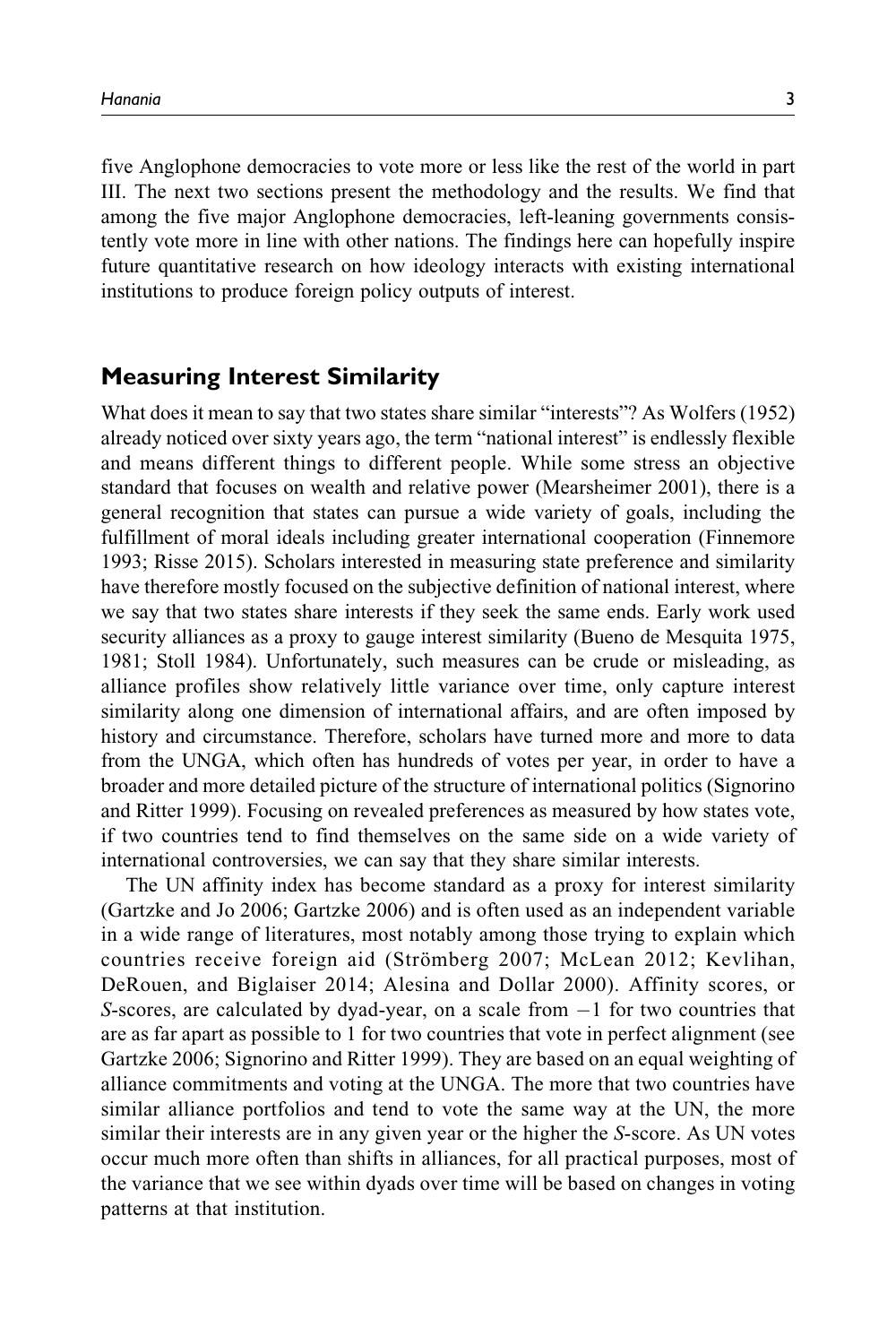Although UNGA votes do not have binding influence as international law, they do occasionally result in the distribution of resources and states tend to treat even votes that do not as important. US law stipulates that foreign aid be tied to the voting records of developing countries, many of which regularly take stands against American positions regardless, showing that they are willing to give up tangible resources in order to take a symbolic stand (Carter and Stone 2015). Case studies reveal that governments and nongovernmental organizations regularly lobby and invest heavily in trying to induce other states to vote their preferred positions (Panke 2014; Reimann 2006, 57-58). Regarding the policy area of climate change, UN resolutions have allocated funds to study the problem and acted as catalysts for further action taken by states and other international organizations (Verheyen 2005, 46-53). Even votes that are purely symbolic can have deep consequences for international politics, as seen in the 2017 UN debate regarding what city should serve as the capital of Israel. Given that analyses of revealed preferences show that states care about such resolutions, scholars have used voting at the UNGA as a proxy for cooperation and other outputs that they are interested in.

This article uses higher affinity scores as proxies for "better" or "closer" relations. Of course, S-scores do not capture all dimensions of a relationship. However, because they are arguably the best measure we have of interest similarity, it is not imprecise to use them as proxies for what we are interested in. If two states are allied with the same countries and vote the same way, it is reasonable to expect to see more cooperation between them than we do in a dyad where the opposite is true. Therefore, for the purposes of this article, I will use terms such as "higher affinity score," "more similar interests," and "closer relations" interchangeably (see also Smith 2016).

While some scholars have taken interest similarity as a given and used it to predict other phenomena, there are two research traditions focused on interest similarity itself as a dependent variable of interest. First, scholars have for decades tried to find the fault lines in the international system and map the structure of international politics. An early analyst was Russett (1966) who used factor analysis to find seven different voting groups in the 18th Session of the UNGA. Iida (1988) showed that there was increasing agreement among developing world countries throughout the 1980s. Most importantly, using spatial models of distance to reveal clustering, scholars have found that during the Cold War, the world was indeed bipolar, with one group of states clustering around the United States and another more closely allied with the Soviet Union (Voeten 2000; Holloway 1990). With the collapse of the Soviet Union, the East–West division has been eroded and replaced by a conflict with the United States and those that assent to the neoliberal order on the one side and a group of developing states that resist American hegemony on the other (Kim and Russett 1996; Voeten 2000, 2004; Carter and Stone 2015).

In addition to mapping the structure of international politics using behavior at the UNGA as a proxy, a second body of literature has used voting similarity to answer narrower and, in some ways, more fundamental, questions relevant to international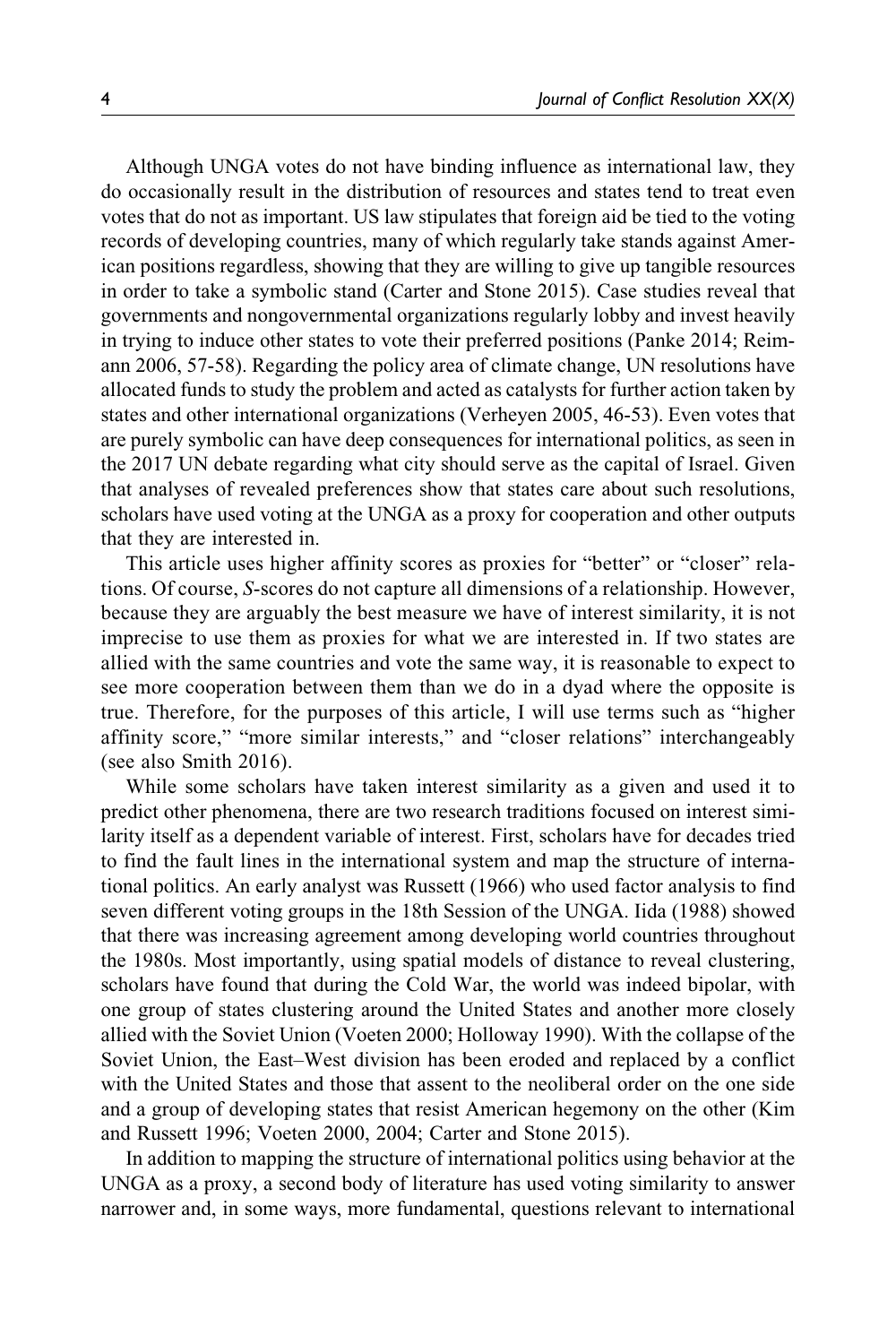politics. Rather than simply examining the structure of international politics, this literature asks why states come to share similar interests in the first place. Because the United States has been central to international politics since the second half of the twentieth century, researchers have asked what makes other states come closer or pull further apart from that country. When there is a transition away from a nondemocratic leader, there appears to be a regression to the mean effect, where countries that were close to the United States move further apart and those that were hostile become less so (Ratner 2009; Smith 2016). In democratic states, however, leader change does not appear to affect relations with the United States (Smith 2016). This may be due to larger and wealthier countries having more stable preferences with regard to issues at the UN (Brazys and Panke 2017). Other studies have found that countries with leaders who just came into power (Dreher and Jensen 2013), and, among Organization for Economic Cooperation and Development states, those that have a right-wing government in office (Potrafke 2009), tend to be closer to the United States. In addition to research on the United States, Strüver (2016) finds that China has closest relations with states that are similar in regime characteristics and degree of sociopolitical globalization. As China continues to become a more important force in the international sphere, there are sure to be more studies examining the determinants of its voting patterns and who its allies tend to be.

While it is important to understand what determines closeness to the United States, researchers have thus far mainly focused on the qualities and changes of the other member of the dyad. There has yet to be a work on how changes within the United States affect its relationships vis-à-vis other countries. But focusing only on potential friends and enemies means that we are missing half the picture. As a more general matter, processes or changes within the United States that influence its relationships with other countries might have analogues in other Western democracies that share similarities in terms of culture, history, and institutions.

#### Conservatives, Liberals, and International Cooperation

In order to show that research on ideological differences among the mass public can help make predictions about the foreign policies of leaders, two steps are necessary. First, elites of different parties must have divergent ideological preferences, likely reflecting the variation that we see among the broader population. Second, even if elites do differ ideologically, they must be shown to in fact act differently, in contrast to theories of international politics that put overwhelming emphasis on structure and power distributions determining behavior. Research must therefore establish connections between the ideological characteristics of an administration and foreign policy outputs.

In regard to the first requirement, scholars have established that many of the foreign policy differences that we see between conservatives and liberals among the general public also exist among elites of various ideological persuasions (Holsti and Rosenau 1988, 1990; Milner and Tingley 2013). Conservatives tend to be more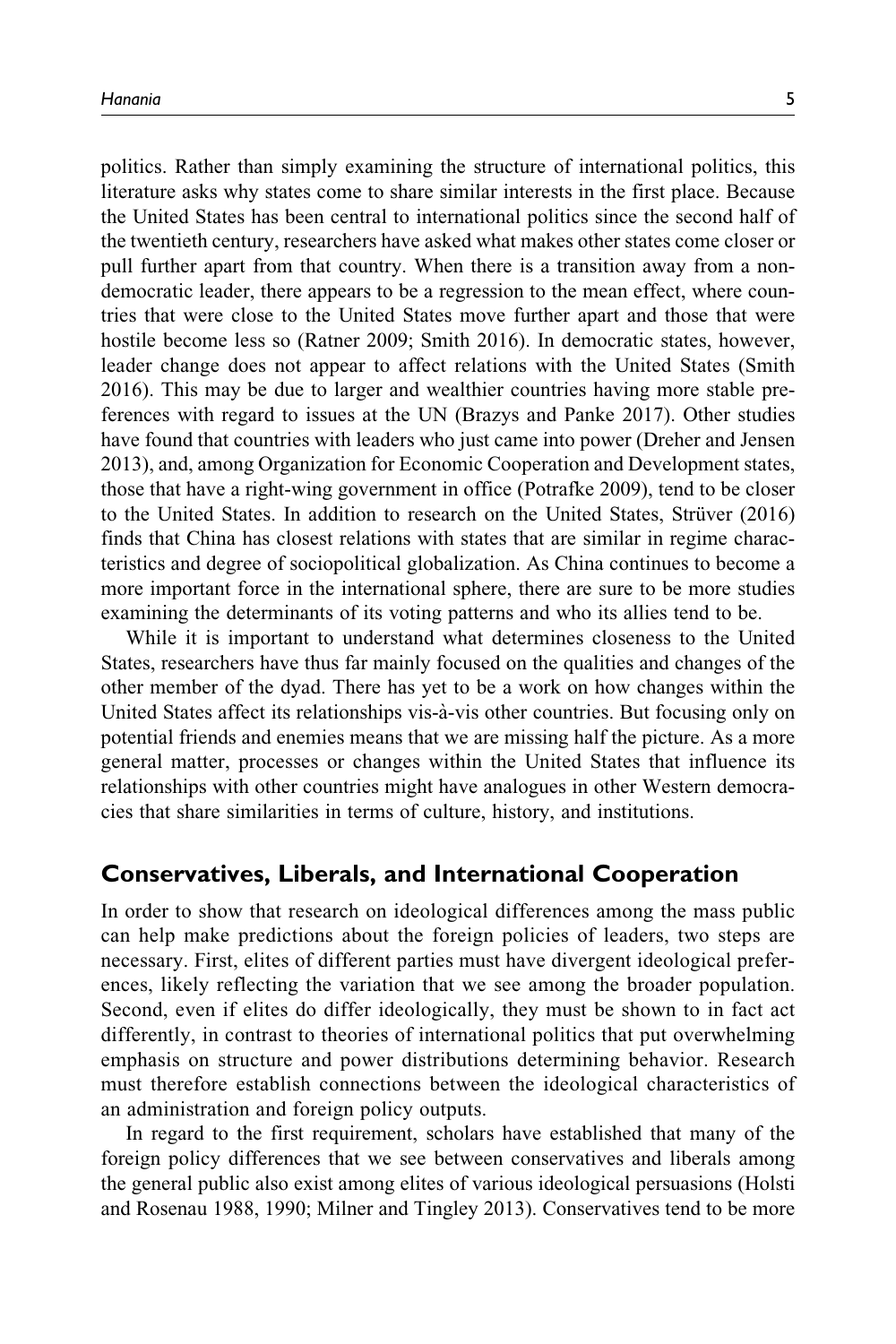supportive of militant internationalism or the view that the United States should respond muscularly to threats, defend allies, and be prepared to use force in the international arena. Liberals, in contrast, are more partial to cooperative internationalism, which is characterized by more support for international institutions and active cooperation with other nations in matters unrelated to military affairs (Holsti and Rosenau 1990; Gries 2014; Rathbun et al. 2016). Milner and Tingley (2013) see aspects of foreign policy attitudes as reflecting a trade-off between control and the benefits of multilateralism, with Republicans preferring the former and Democrats the latter. Although most of the literature is focused on the United States, similar splits among the public also exist in other Western democracies (Dalton 2013, 122- 28; Reifler, Scotto, and Clarke 2011).

Recently, scholars have connected these foreign policy orientations to more fundamental values about right and wrong (Rathbun et al. 2016; Kertzer et al. 2014). Political psychology reveals that conservatives and liberals differ in how they balance the interests of their "in-group" against the interests of outsiders. In the context of moral foundations theory, conservatives score higher than liberals on the loyalty/betrayal foundation. This means that they are more likely to morally disapprove when individuals are disloyal to their country or relevant in-group (Haidt 2012; Frimer, Gaucher, and Schaefer 2014; Bassett et al. 2015). While liberals do not necessarily approve of those who engage in betrayal, they are less likely to value loyalty highly when compared to other moral considerations such as treating people fairly and refraining from harming others. Similarly, the Schwartz framework of Universal Basic Values finds that people who vote for more left-wing parties score higher on universalism, defined as favoring "understanding, appreciation, tolerance, and protection for the welfare of all people and for nature" (Piurko, Schwartz, and Davidov 2011, 539). These fundamental value differences, among other traits, seem to influence attitudes toward foreign policy just as they partially determine how citizens feel about domestic policy (Gries 2014; Kertzer et al. 2014).

Despite such research, however, it does not necessarily follow that replacing a conservative government with a liberal one, or vice versa, will lead to major predictable changes in foreign policy. Realists believe in the causal importance of the international balance of power, which, taken to its logical conclusion, would predict that those of differing ideologies will tend to react similarly given the same set of circumstances and constraints (Mearsheimer 2001). Seemingly with every turnover of administration in the United States, there is no shortage of ideologues on either side disappointed that the current president is acting too similarly to a disfavored previous leader (Buchanan 2007; West 2017). And even if leaders change in democracies, many decisions continue across time to be made by the same career bureaucrats, who may be able to either run circles around or directly influence the relatively few political leaders on top (Milner and Tingley 2015, 157-84). For these reasons, we may expect liberal and conservative administrations to behave similarly. One may make an analogy with regard to government spending in the United States. Although Republican elites and their voters favor a smaller role for the state, federal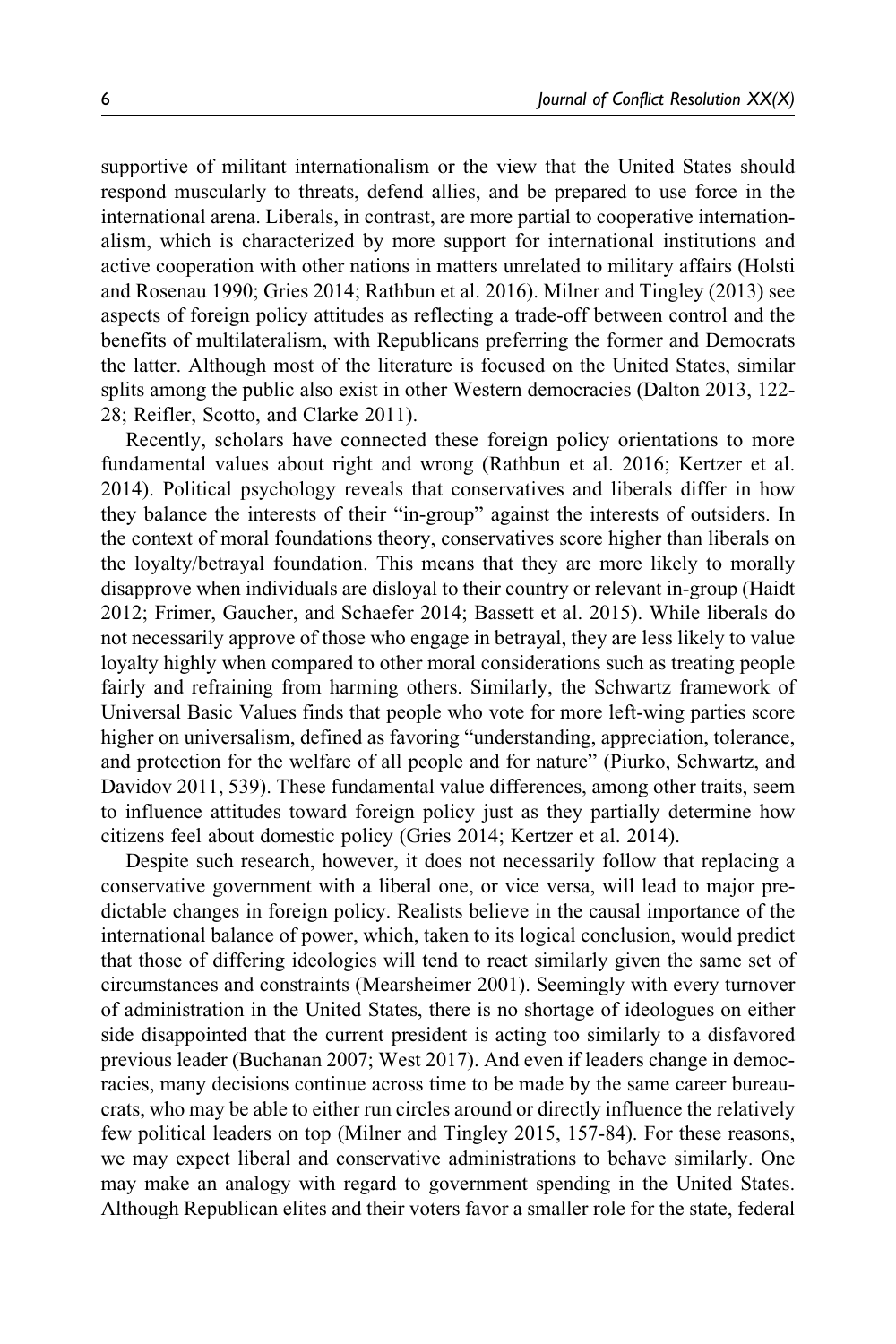spending increases at least as much under Republican administrations as it does under Democrats (McMaken 2016). On the issue of the size of the federal government, at least, institutional, political, and bureaucratic pressures appear to overwhelm the ideological convictions of those in power. We cannot be sure that the same is not true with respect to foreign affairs.

This leads to the need to establish a relationship between governing ideology and foreign policy outputs, the second requirement for showing that political psychology and the study of ideology has something to contribute to a foreign policy research agenda. Historical research into American foreign policy over the course of the twentieth century reveals that ideological differences between elites matter, with Republicans leaders being, relative to Democrats, more skeptical and less trustful of international institutions and this being reflected in their foreign policy behavior (Rathbun 2011; Dueck 2010). More quantitative work has similarly revealed important foreign policy differences between conservatives and liberals. Bertoli, Dafoe, and Trager (2017) use a regression discontinuity design and find that across the world, conservatives coming to power in democracies are associated with a higher likelihood of conflict. Their finding builds on work, usually focused on the United States, that investigates the ways in which regime ideology interacts with political and economic circumstances to shape decision-making regarding issues of war and peace (Koch and Sullivan 2010; Fordham 1998; Palmer, London, and Regan 2004). While ideology appears to influence American grand strategy and when and under what circumstances states opt to use force, open questions remain as to whether ideological differences also matter in the less consequential day-to-day activities of international politics and whether findings from the United States have more general implications across the world, at least in countries that are similar in their historical and political traditions.

# Understanding International Cooperation through UNGA Voting

For this to be done, one must find an empirical measure that is standard crossnationally and can also be used to compare different administrations within individual states. Fortunately, voting at the UNGA provides such a metric, as every country in the world has hundreds of opportunities a year to express its preferences with regard to a wide variety of international issues. We may expect liberal government to have closer relations with most other countries. This is due to liberals' greater support for cooperative internationalism, which appears to be rooted at least in part in their tendency to more highly value the well-being and concerns of those that they have no political or social connection to (Rathbun et al. 2016; Kertzer et al. 2014). Sometimes, the best interests of a state and the best interests of the rest of the world diverge. Climate change, for example, tends to harm poorer and more tropical countries more than wealthy industrial states. At the same time, it is the largest economies that would need to bear much of the cost of any solution. Conservatives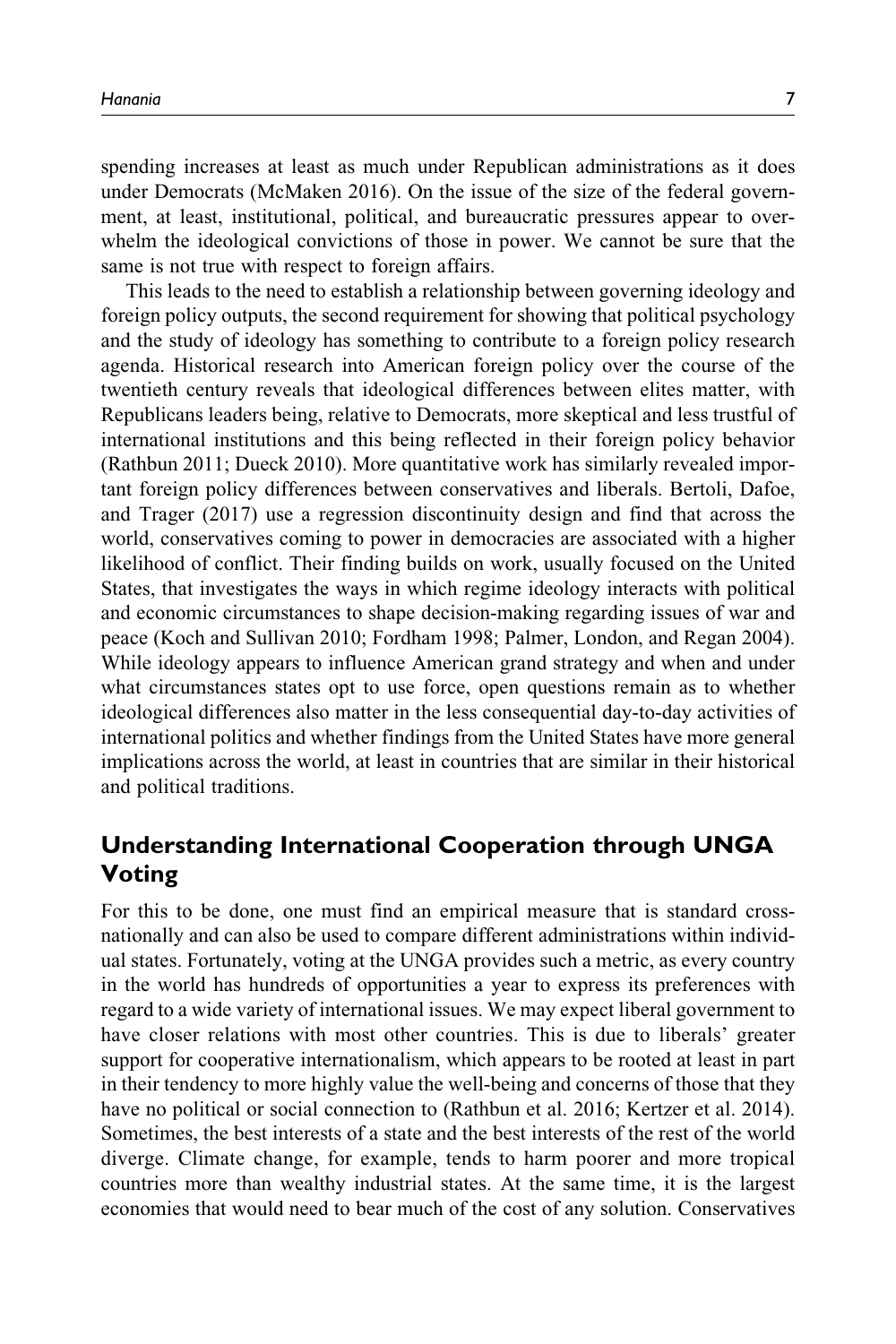and liberals on this issue, among others, are likely to differ in how they balance the interests of their own countries against those of the rest of the global community. One may therefore suspect that overall we would see conservatives vote less in line with other countries.

With regard to voting at the UNGA, however, one cannot expect ideologically based divergence in behavior to simply be rooted in differing concerns about the tangible interests of others. Indeed, if this analysis is restricted to tangible concerns, one may question the degree to which UNGA votes matter at all. Resolutions rarely allocate resources, and even when they do, the odds are very low that the vote of any particular state is going to decide the outcome. Yet there is no requirement that interests be tangible in nature, and in international politics, even purely symbolic votes often end up having a large impact. A wide literature finds that conservatives and liberals are divided over political symbolism, with liberals being more sensitive to the symbolic concerns of out-groups and conservatives caring more about symbolic gestures and actions that respect and flatter their in-group. Indeed, these symbolic concerns are better predictors of political attitudes and voting behavior than measures of tangible and objectively defined interest (Kinder and Sears 1981; McLaren and Johnson 2007). Foreign policy is seen by constructivists largely as an expression of national identity, or the seeking of "collective self-esteem," which will differ among individuals based on ideological commitments and moral values (Wendt 1999, 235-42). Such a perspective must discount the immediate material influence of UN votes on international politics, otherwise states would only be expected to care about their votes in the very rare cases in which resources are distributed and their vote is expected to cause or break a tie. Yet governments nonetheless expend resources to influence UN votes, showing that they will sacrifice things of material value to affect outcomes that are "merely" symbolic (Carter and Stone 2015; Panke 2014). Even when the vote of a state is not determinative, voting a certain way can be seen as an expression of national identity, no different than individuals voting in a national election in which they have zero probability of influencing the results (Caplan 2011).

While UN voting may be symbolic, that should not be taken to mean that it is unimportant. A state can take an action that has no immediate security or economic effect but nonetheless has major consequences for international politics: for example, recognizing the state of Palestine or Taiwan or expelling the diplomats of a rival. Given the resources that are expended on influencing UNGA votes, the degree of interest similarity within a dyad is likely to both influence that relationship and reflect its current state. Left-wing governments are more likely to value cooperation for its own sake and take into account the symbolic interests of others (Ketzer et al. 2014), therefore pushing them closer to most of the rest of the world.

A second reason we may expect left-leaning governments to be closer to other countries is the ways in which socialization shapes actors participating in international institutions. Constructivists emphasize that states are social entities that are shaped by expectations, learning, and norms (Finnemore 1993; Hanania 2017a). In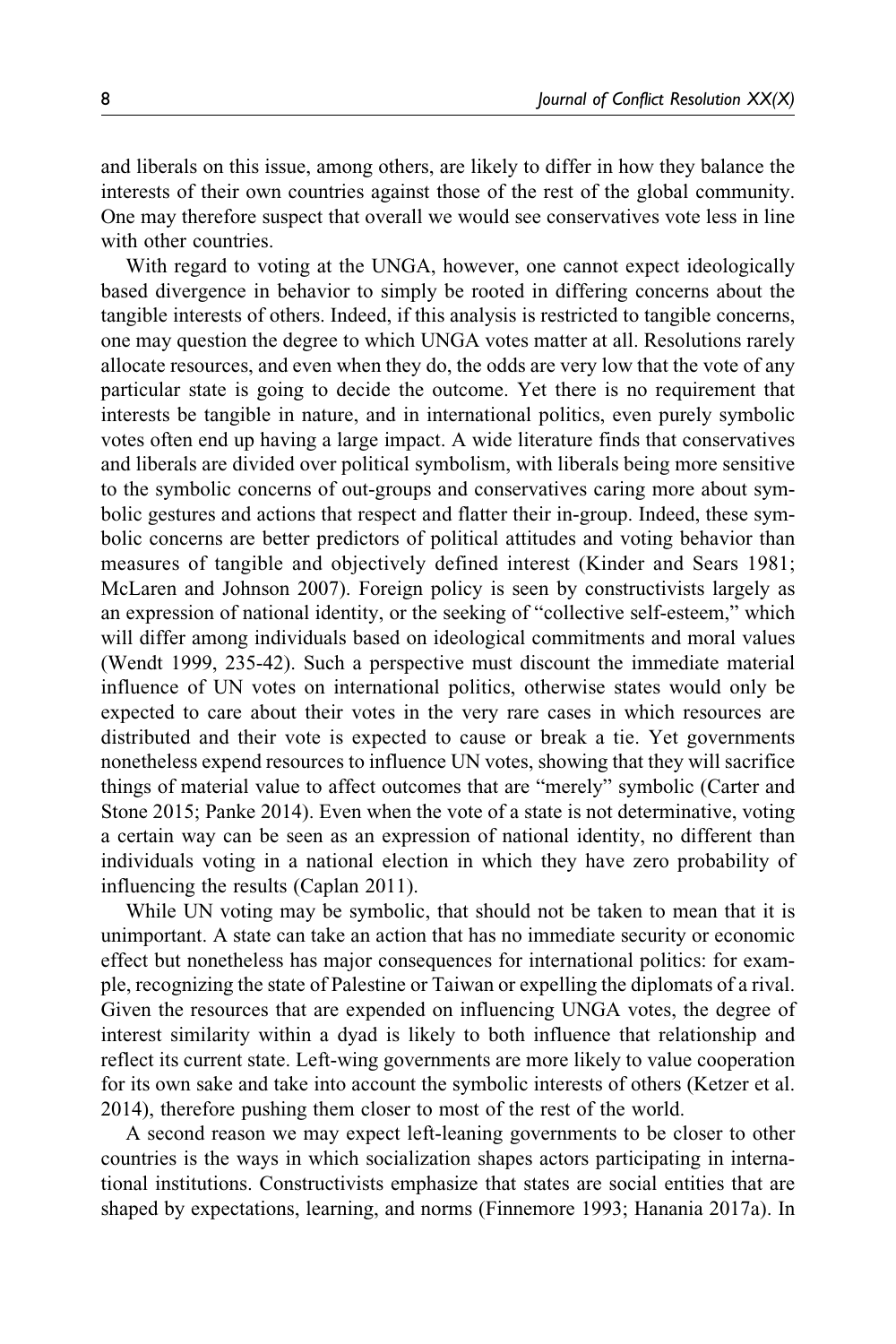particular, when participating in international organizations, representatives of states may find themselves morally persuaded by others and come to identify with the ideals and goals of the organization itself (Lewis 2005; Park 2005). In this framework, states do not simply begin to adopt the same preferences as others because they logically and systematically consider the payoffs to other parties of a given action. Rather, they adopt a "logic of appropriateness" that expands the very concept of the "self" and leads to an internalization of the assumptions, beliefs, and goals of those that they work with (Lewis 2005; Risse 2015). International organizations are effective in shaping behavior "in part because the rational-legal authority they embody is widely viewed as legitimate and good" (Finnemore and Sikkink 2001, 401). The degree to which UN representatives are prone to be affected by this socialization process determines the degree to which they can be expected to consent to the agendas of other member states (Pevehouse 2002; Flockhart 2005).

How a country votes at the UN is decided by the political appointees of a state, who work under the foreign ministry or an equivalent institution, with the leader of a nation having ultimate authority. Given that in some years, resolutions are passed on a near daily basis, there is little reason to believe that presidents or prime ministers give direct orders on how to vote most of the time, and decisions are usually delegated to those in the government who have regular direct contact with other members of the international community, a condition shown to facilitate socialization (Checkel 2005, 810-11). Representatives of conservative governments, for the most part politically conservative themselves, are more likely to be resistant to socialization by international institutions.

Gries (2014, 5-7) finds, of the twenty institutions and countries asked about, conservatives and liberals are most divided in how they feel about the UN. In that forum especially, then, the processes and institutions that facilitate socialization and a convergence of values and beliefs among some people may have the exact opposite effect among those prone to mistrust foreigners or international organizations, as conservatives are (Brewer, Gross, and Willnat 2004). In the political realm, we tend to selectively seek out information that confirms our worldview and ignore that which contradicts it (Garrett 2009). Being exposed to facts that go against ideological priors can sometimes even backfire, making individuals hold on more strongly to their set beliefs (Nyhan and Reifler 2010). Individuals who go to international organizations expecting them to be hostile to the national interest will be more likely to indeed find that to be the case.

Looking at recent history, we see that opposition to international organizations tends to be a characteristic of the political right. It was Republican resistance that torpedoed Woodrow Wilson's attempts to bring the United States into the League of Nations (Cooper 2001, 330-75). Throughout the postwar era and up to the present day, American conservatives have expressed skepticism about the UN, as was perhaps clearest under the ambassadorship of John Bolton. In Europe, while Euroscepticism has occasionally been associated with the far left, the cause of championing national sovereignty against foreign influences has become a defining feature of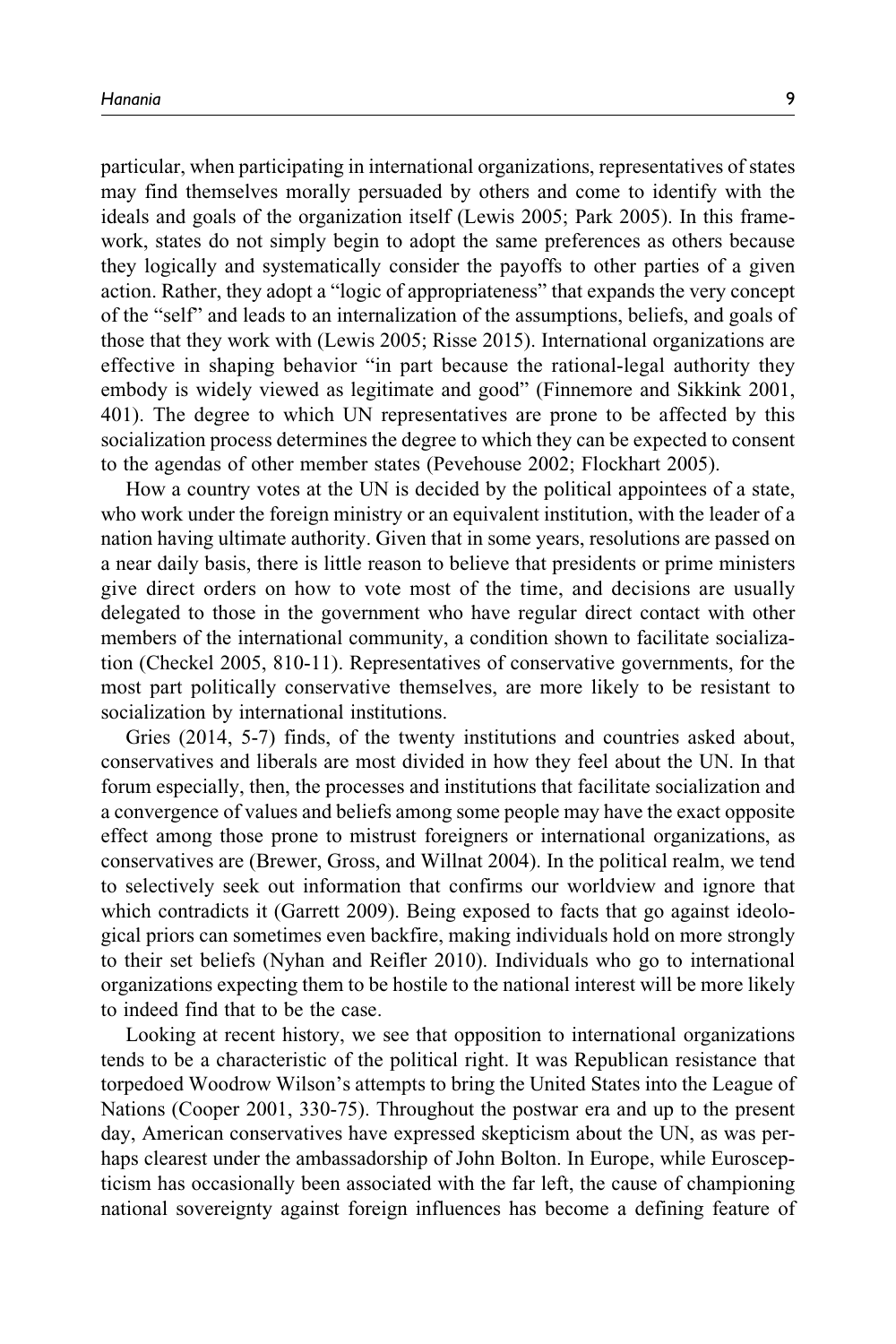what is often referred to as the "far right" (Hooghe, Marks, and Wilson 2002). These left–right differences in behavior appear to be rooted in ideologically based disagreements regarding national identity (Dueck 2010, 27-32), a key concept determining how one defines the self in the international arena (Risse 2015). One may imagine that liberals go to international organizations primed for cooperation and predisposed to be convinced by arguments about what is good for the international community. Conservatives, being more skeptical of and hostile to the UN and its agenda, are likely to chart their own path. Whatever effects socialization has are likely to be muted or even reversed when those who are interacting with international organizations are politically conservative.

It is therefore not only that conservatives are more likely to prioritize the symbolic interests of their own country when they diverge from those of other nations. Rather, those on the right should be far less likely to internalize the perceived interests of the international community as their own. When political appointees go to the UN, any preexisting ideological differences with regard to preferences should increase through the process of socialization. Liberals, even when they use the language of "national interest," should be more likely to internalize the idea that it is in the "national interest" to help citizens of other countries or defer to their concerns. In justifying the humanitarian intervention in Libya, for example, President Obama warned that a massacre in Benghazi would have "stained the conscience of the world" and that "[i]t was not in our national interest to let that happen (Remarks by the President 2011)." Others may have a less expansive definition of "national interest," one that does not include preventing atrocities that do not in any way directly threaten their own country. The more that "national interest" is defined in this way, the more that the line between the interests of one's own nation and those of the international community become blurred. Conservatives should both place less weight on the symbolic interests of other countries and be more resistant to a socialization process that expands the definition of national interest to include the agenda of the international community.

Hypothesis 1: Governments led by right-leaning parties will have lower affinity scores than those led by left-leaning parties.

At the same time, there may be certain countries with which conservatives have better relations than would be expected. First of all, conservatives may cooperate better with allies if they see them as part of the in-group to which loyalty is owed (Haidt 2012). American governments have often found that their ideals and interests come into conflict when allies are human right violators. Republicans have criticized Democratic presidents for allegedly betraying allies for the sake of ideals such as democracy and human rights (Schmitz and Walker 2004; Karsh 2016). In terms of moral foundations theory, the loyalty/betrayal foundation, which pulls conservatives away from the rest of the international community, may at the same time exert the opposite effect when they are dealing with allies, making them more likely to take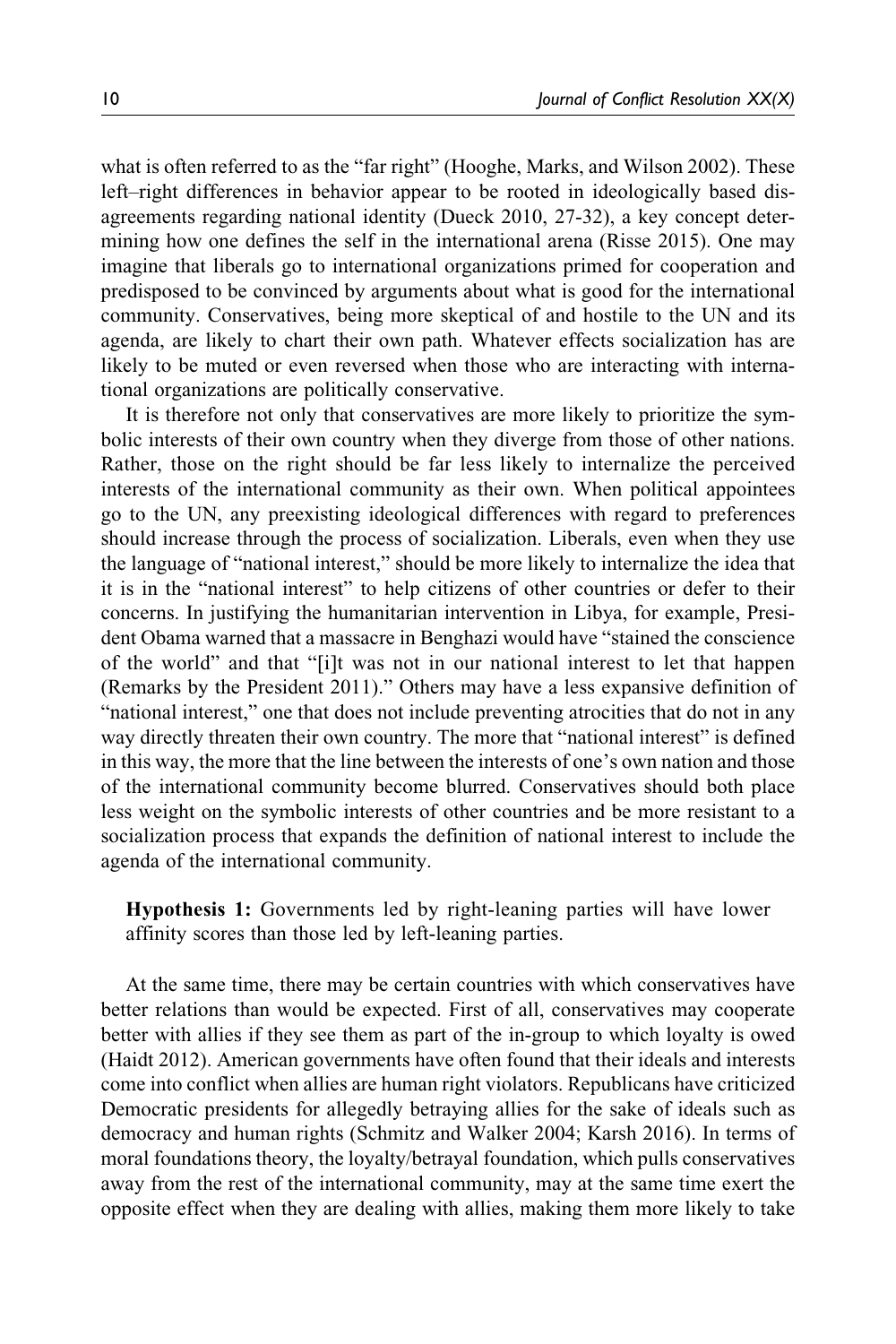into account the symbolic concerns of their friends and be open to being socialized by them. Conservatives value staying true to in-group members, including when what they are doing is wrong according to the standards of other moral foundations.

This view of conservatives being friendlier to allies is supported by public opinion data. Gries (2014, 4-10) discusses the results of a feeling thermometer presented to a representative sample of the American public. He finds that liberals feel warmer toward every country asked about except Israel and the United States itself. As Israel is often condemned for human rights violations, this may be a reflection of conservatives' higher level of in-group loyalty. In addition, even among states that liberals are friendlier toward, countries with the smallest liberal-conservative gap tend to be allies such as England, Japan, and South Korea. The public opinion data suggest that the greater antipathy toward foreigners among conservatives is tempered or even reversed when the country in question is close to the United States. Therefore, I predict,

Hypothesis 2: Right-leaning governments will have higher affinity scores than would be predicted in relation to countries that are allies.

This does not mean that right-leaning governments will necessarily get along better with allies in an absolute sense. Rather, the effects of their ideological and moral values leading them to be less concerned with the goals of others and more resistant to socialization are counteracted by a feeling of loyalty to American allies. For the purposes of this article, I label as allies countries that are members of North Atlantic Treaty Organization (NATO) in a particular year.

What about the enemies of a state? It may be reasonable to believe that any interaction effect would lead conservative governments to have worse relations with rivals, through the same psychological mechanisms that bring them closer to allies. The conservative embrace of militant internationalism (Rathbun et al. 2016) includes a commitment to taking a stronger stand against enemies of the state. While a certain country may be considered as an ally and therefore become an honorary member of the in-group, loyalty toward friends sometimes translates directly into more hostility toward enemies.

At the same time, liberal leaders may fear being criticized as weak and cozying up to the mortal enemies of the nation. Some have observed the "Nixon goes to China" effect, where right-leaning governments have more political room to find areas of cooperation with rivals (Cukierman and Tommasi 1998). Cowen and Sutter (1998) develop a signaling-based model that explains why leaders occasionally enact policies that are the opposite of what one would expect based on their ideology. In politics, some choices tend to present more political risks than others. Among these are liberalizing the economy, as opposed to enacting redistributive policies, and moving closer toward enemies, rather than taking a belligerent stance. This is why we see what has been termed the "Nixon paradox" in these two policy areas: leftist governments may be better able to move toward economic liberalization (Cho 2014;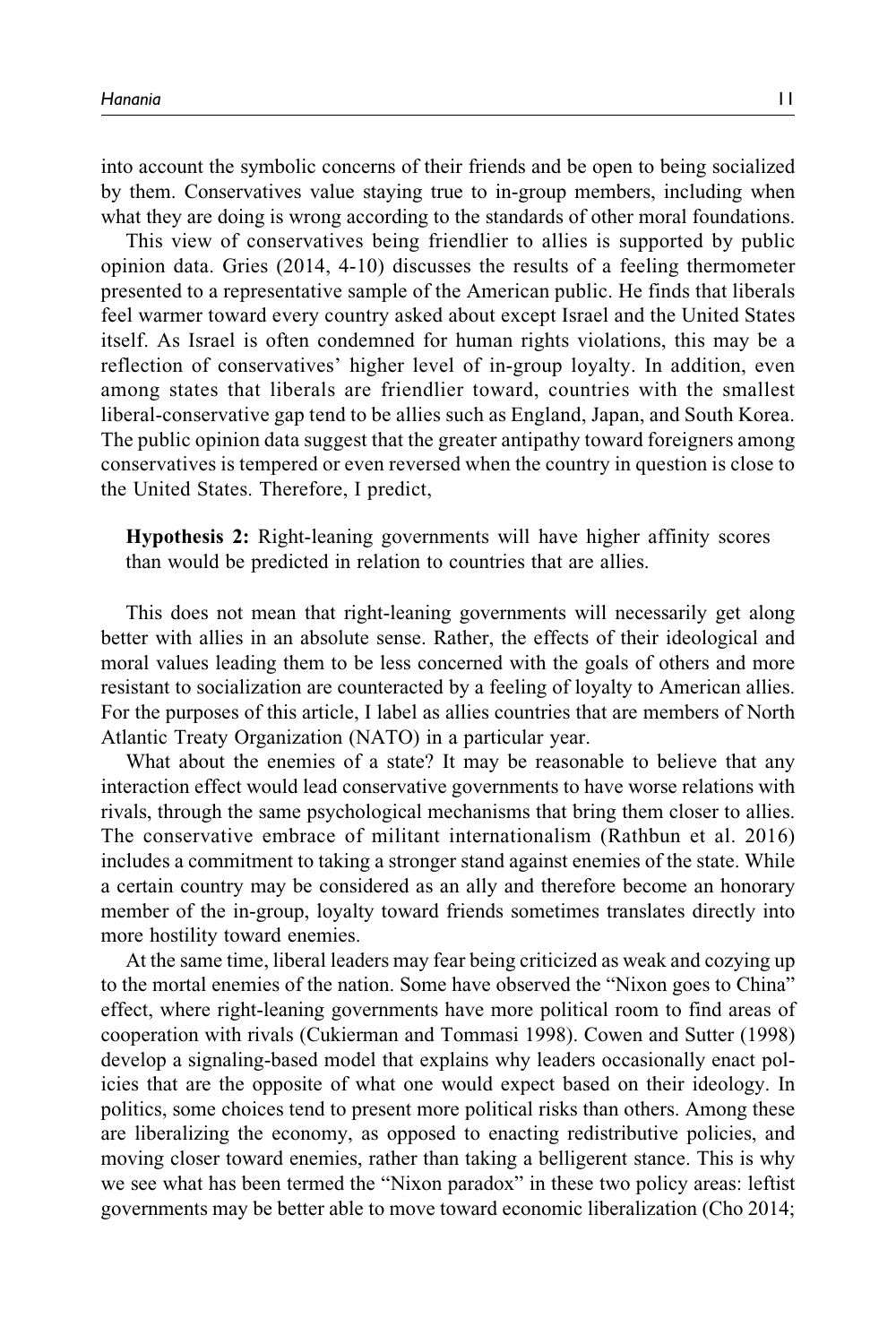Ross 2000) and conservative administrations may be in the best position to make peace (Cukierman and Tommasi 1998, 180-82).

We therefore have psychological theory and public opinion data implying that conservatives should be more hostile toward rival states, while certain economic models and historical observations point in the opposite direction. Not having strong reasons to choose one theory over the other, I present two exploratory hypotheses.

Hypothesis 3a: Right-leaning governments will have higher affinity scores than would be predicted in relation to enemy countries.

Hypothesis 3b: Right-leaning governments will have lower affinity scores than would be predicted in relation to enemy countries.

As the United States has historically stood against communism, I define enemy countries as those with a communist government. Occasionally, the United States has allied with communist governments against a common foe, as when it moved closer to Yugoslavia and China in response to those countries breaking with the Soviet Union. At the same time, considering having a communist form of government as a proxy for hostility should give us an objective definition of enemy country that will be accurate the vast majority of the time. Even after the collapse of the Berlin Wall, the United States has continued to have strained relations with the few remaining communist states in the world such as Cuba and North Korea.

Finally, among the five Anglophone countries tested, we may expect the influence of ideology not to be constant across states. Rather, we may expect the effect of ideology to be larger in more powerful states, which are less constrained in their foreign policy behavior. History is filled with examples of less powerful countries outsourcing their foreign policies to great powers, and this concept is reflected in terms such as "puppet" and "vassal state." Qualitative work also indicates that wealthier states are able to buy votes at international institutions (Panke 2014). In the case of the UN in particular, the United States is often said to be pulling the strings among its allied countries on account of its outsized influence (Kuziemko and Werker 2006).

The picture that emerges is one in which states that are economically and militarily stronger are less constrained by circumstances in deciding foreign policy. Having better arms makes one less likely to be bullied, and being wealthier than others reduces the effectiveness of bribery. This gives leaders of powerful countries more freedom to chart their own path, creating space for ideology to be influential. At one extreme, leadership would matter relatively little in a state that was completely dependent on another for protection or survival. In contrast, a total hegemon could indulge its preferences while having less reason to worry that doing so will lead to ruin. In strong states, parties can drift further apart on foreign policy as voters are given more stark choices.<sup>1</sup> An American politician can suggest a new path that will reshape international politics, as the last two elected presidents did during their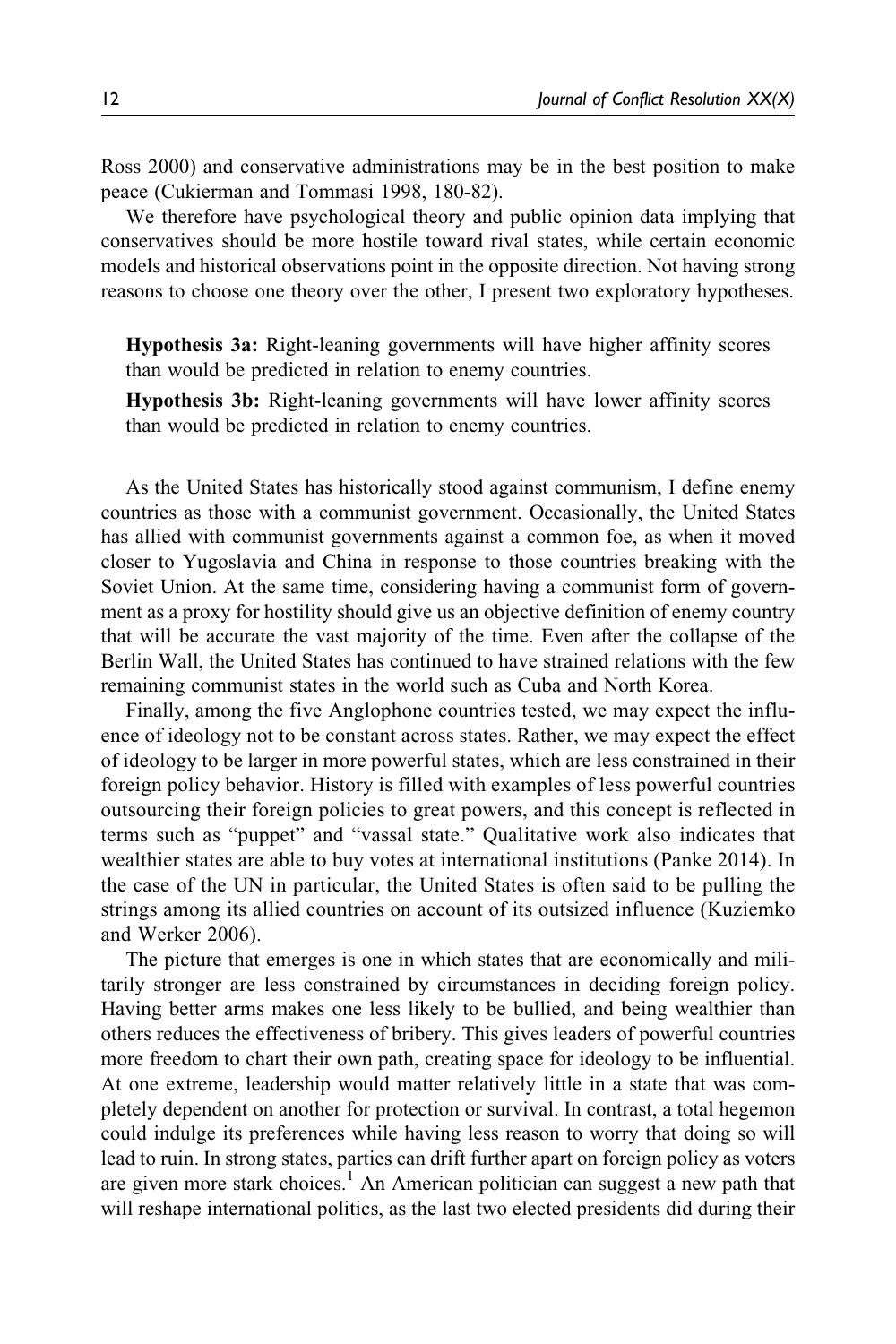| Country              | Left Party | <b>Right Party</b>                    |  |  |
|----------------------|------------|---------------------------------------|--|--|
| <b>United States</b> | Democrats  | Republicans                           |  |  |
| United Kingdom       | Labour     | Conservative                          |  |  |
| Canada               | Liberal    | Progressive conservative/conservative |  |  |
| Australia            | Labour     | Liberal                               |  |  |
| New Zealand          | Labour     | National                              |  |  |

Table 1. Liberal and Conservative Parties by Country.

respective campaigns. A leader in New Zealand cannot credibly make such a promise. This leads to the final prediction of this section.

Hypothesis 4: More powerful countries will see greater variation in affinity scores based on party in power.

#### Method

This article investigates the affinity scores of five major Anglophone democracies: the United States, the United Kingdom, Canada, Australia, and New Zealand. These states were chosen because they have been stable democracies in the postwar period and share a common history and culture. The politics of these nations are contested according to the left-right divisions that form the background for studies on psychological differences between conservatives and liberals (see Talhelm et al. 2015; Haidt 2012).<sup>2</sup> They are also countries where the government as a whole belongs to a single party, meaning that the cabinet official in charge of foreign policy is a member of the same party as the head of government. This is unlike some countries in continental Europe, where the foreign minister often belongs to a different party than the chief of state. This can be seen in Germany, for example, where Chancellor Angela Merkel belongs to the center-right party but has had two foreign ministers that come from the main center-left party.

For every year between 1946 and 2008, each country was classified as liberal or conservative based on who the head of government was. In the United States, foreign policy is mostly determined by the president, while the other four countries have a parliamentary system. Table 1 lists the right-leaning and left-leaning party for each state. Table 2 shows the number of years each country was headed by a liberal or conservative party. For years during which there was a transition, I count the party that was in power for the majority of the year. Table 3 provides the first test of Hypothesis 1 and shows standardized affinity scores for each country under left- and right-leaning governments, and in total, using the  $s3un4608i$  variable from Gartzke and Jo (2006), which calculates affinity scores based on whether countries voted yes, no, or abstained on UNGA resolutions.<sup>3</sup> The affinity scores are standardized based on the mean and standard deviation of all affinity scores across the world between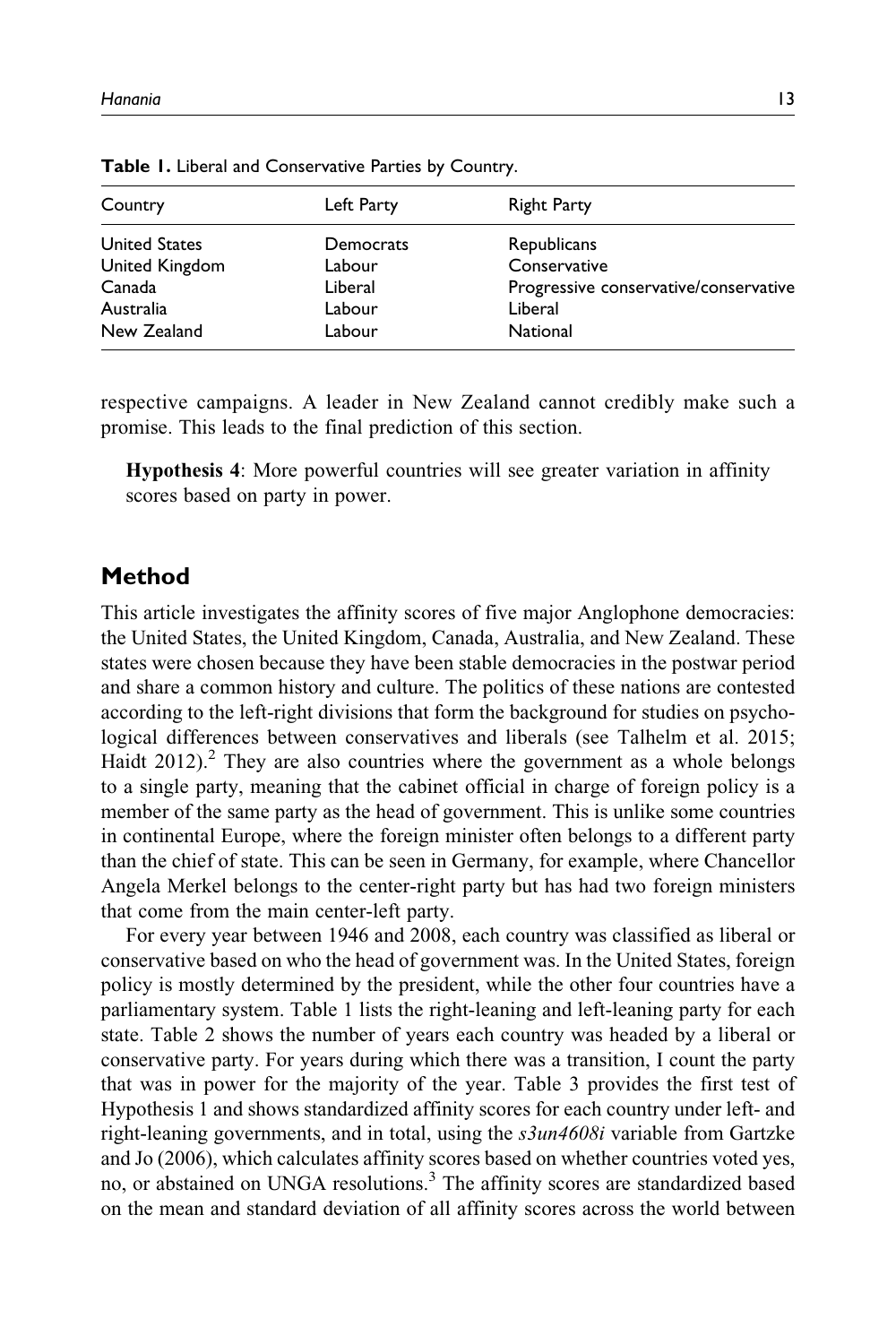| Country              | Years | Years | Years<br>(Total) (Liberal) (Conservative) | Observation<br>Years | Years<br>(Liberal) | Observation Observation<br>Years<br>(Conservative) |
|----------------------|-------|-------|-------------------------------------------|----------------------|--------------------|----------------------------------------------------|
| <b>United States</b> | 63    | 27    | 36                                        | 8.960                | 3.616              | 5.344                                              |
| United Kingdom       | 63    | 28    | 35                                        | 8.960                | 4.124              | 4,836                                              |
| Canada               | 63    | 44    | 19                                        | 8.960                | 6.109              | 2,851                                              |
| Australia            | 63    | 21    | 42                                        | 8,960                | 3.125              | 5,835                                              |
| New Zealand          | 63    | 25    | 38                                        | 8.960                | 3.702              | 5,258                                              |

Table 2. Summary Statistics.

Table 3. Standardized Affinity Scores and Comparative Relations.

| Average Affinity                  |     |                      |  | <b>Better Relations</b>                           |     |    | Lib           |      |
|-----------------------------------|-----|----------------------|--|---------------------------------------------------|-----|----|---------------|------|
| Country                           | Lib | Con                  |  | Total Standard Deviation Lib Con Ties Better* (%) |     |    |               |      |
| <b>United States</b>              |     | $-1.96 -2.63 -2.38$  |  | 1.32                                              | 182 |    | 0             | 96.3 |
| United Kingdom $-.94$ -1.36 -1.17 |     |                      |  | .96                                               | 171 |    | 0             | 91.0 |
| Canada                            |     | $-.64$ $-.79$ $-.69$ |  | .88                                               | 163 | 31 | 0             | 84.0 |
| Australia                         |     | $-.36 - .74 - .61$   |  | .92                                               | 165 | 29 | $\Omega$      | 87.7 |
| New Zealand                       |     | $-25 - 49 - 39$      |  | .86                                               | 145 | 44 | $\mathcal{P}$ | 75.9 |

\*All results statistically significant,  $p < .001$ .

1946 and 2008. Table 3 shows, for each of the Anglophone countries, the number of countries that had affinity scores closer to that Anglophone country when liberal governments were in power and the number of states that had more interest similarity under conservative governments.

Despite the suggestive nature of these results, we cannot be certain that the ideology of the ruling party causes the disparities we see. Conservatives and liberal governments come to power at different times, and this might be driving the results. For example, if there are more countries allied with the West in certain eras, then whichever party was more likely to be in power during that time period will be expected to have better relations with most countries. Over the second half of the twentieth century, we saw the number of states admitted to the UN increase, due to, among other reasons, decolonization and the end of the Cold War. For each of the five states, then, I conduct an ordinary least squares (OLS) regression with the unit of observation being the dyad-year and the universe of observations being all dyadyears involving that country from 1946 to 2008. The dependent variable is the standardized affinity score for the two states in the given year. The main variable of interest is conservative coded as 1 if for most of the year a conservative government is in power and 0 if the prime minister or president was from a liberal party for most of the year.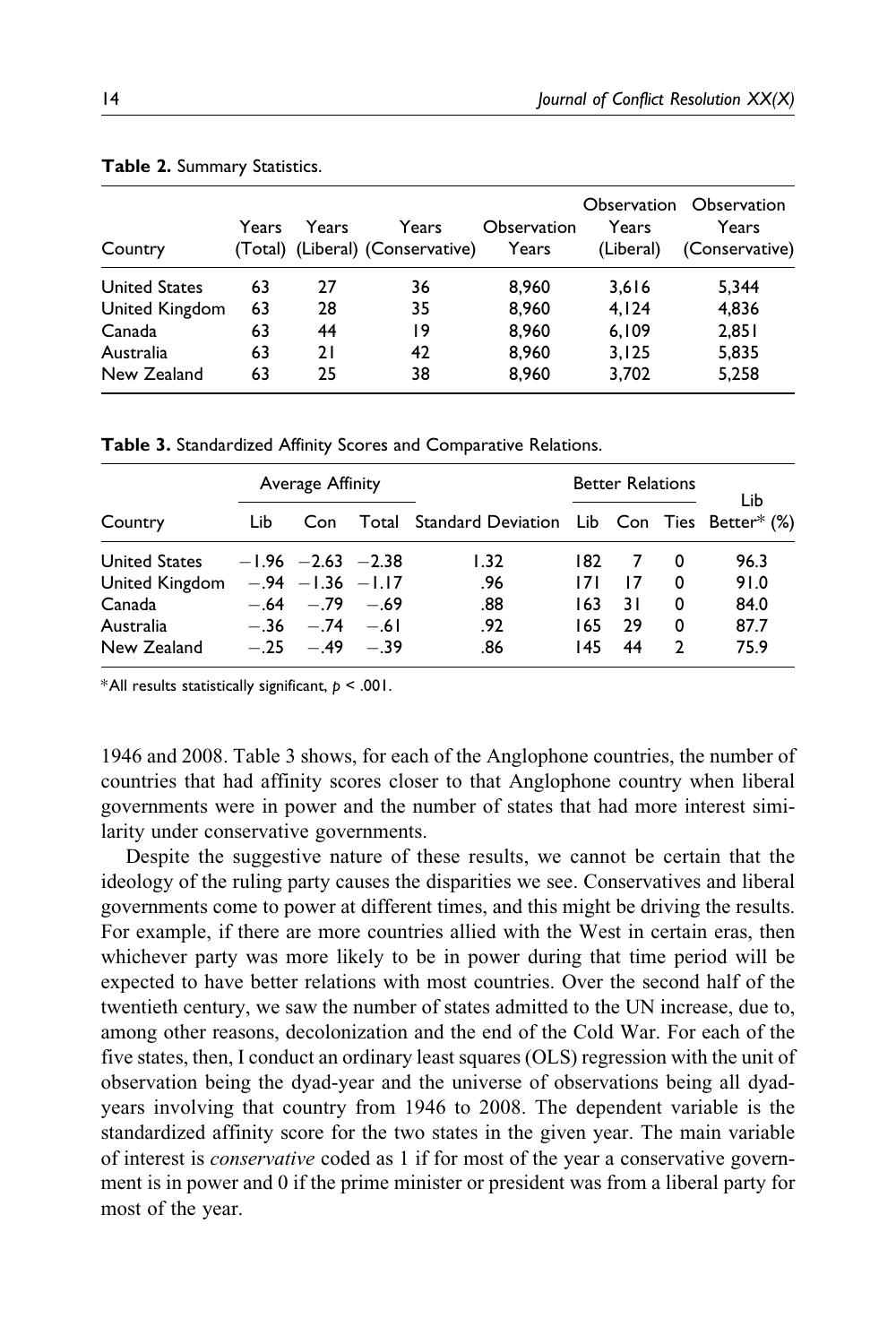There are two categories of independent variables added to each regression. The first takes into account the nature of the states in the international system at any given time.

## NATO and Communist

The NATO variable is coded as 1 if the non-Anglophone country of the dyad is a member of NATO during the relevant year, 0 otherwise, and likewise for states that are Communist. Since NATO members are aligned with the West, and communist countries have tended not to be, these controls account for the possibility that parties of one ideology have tended to be in power when there are more natural allies in the world and fewer adversaries.

#### **Polity**

Democracies are thought to share the same interests because they have the same values (Fuhrmann 2009; Lipson 2013). This means that any finding regarding ideology and cooperation could be accounted for by the possibility that there are more democracies when members of one party are in power. I therefore add a control for Polity score, measured between  $-10$  and 10, taken from the Integrated Network for Societal Conflict Research website (Marshall and Jaggers 2001).

A second category of variables addresses the changing nature of the international system as a whole.

#### Cold War

This is a dummy variable coded as 1 if the dyad-year falls between 1947 and 1991. There is evidence that UN voting patterns changed after the fall of the Soviet Union, with more countries having become willing to oppose the United States and its closest allies in international organizations (Voeten 2000, 2004).

#### Volatility

For every year between 1946 and 2008, I take the average affinity score across all dyads for that year and use that average as a control variable in each model. In other words, if in year y dyads were on average x standard deviations apart, then x is added as a control variable for every observation made in year  $\gamma$ . This directly addresses the possibility that those of one ideology tend to come to power in times of greater international discord (see Voeten 2013).

Finally, the interaction variables *Conservative*  $\times$  *NATO* and *Conservative*  $\times$ Communist are added in order to test for Hypotheses 2 and 3, respectively.

It is not difficult to imagine, for example, that voters turn to more conservative parties in times of international turmoil (Hayes 2005). Controlling directly for international volatility, along with the Cold War period and the characteristics of states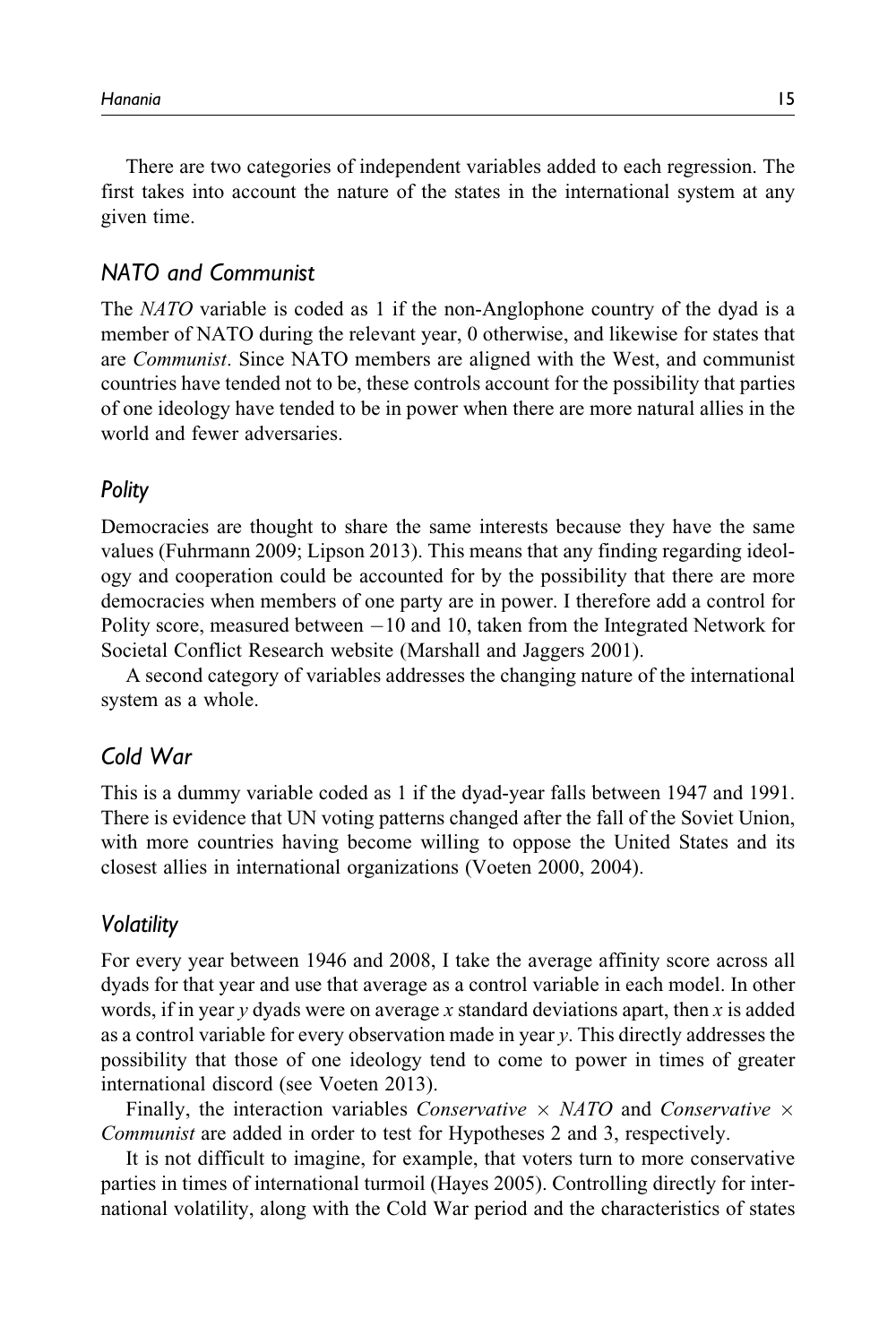themselves, helps to account for this possibility. As discussed in greater detail in the next section, other methods are used in order to ensure that the results are not time dependent, but rather driven by ideology itself.

## Results

As can be seen in Table 3, within each country, the left party tends to have closer relations with the vast majority of other states. In New Zealand, around 69 percent of states have better relations under liberal governments. That number jumps up to over 96 percent in the United States, where only 7 of the 182 countries have a higher S-score when Republicans are in power. The other countries have results that are not as extreme, but still reach statistical significance at the  $p < .001$  threshold when using a Bernoulli distribution framework testing against the null hypothesis.

The analysis therefore begins with strong support for Hypotheses 1 and 4. In the United States and the United Kingdom, the conservative parties are farther apart from nearly every country in the world at the UN. While the results for Canada, Australia, and New Zealand are not as strong, the patterns are clear. This does not ensure, however, that having a liberal party in power actually leads to closer relations with the world. In order to see whether this is the case, models 1–5 below are OLS regressions for each of the five Anglophone countries, including the variables discussed above. Standard errors are in parentheses.

We find strong evidence for Hypotheses 1 and 2. In each of the five Anglophone democracies, having a conservative government in power is associated with more distant relationships with the rest of the world. The variable *Conservative*  $\times$  *NATO* is statistically significant in the expected direction in four of the five models, with the exception being in the model with the United States, where there is a null finding. While the effects of having a conservative government appear to be nearly universally bad for international cooperation, the impact is in most cases greatly mitigated where the other country is already an ally.

Both Hypotheses 3a and 3b find support, but in different countries. The coefficient for Conservative  $\times$  Communist is positive and statistically significant for the United States and Canada, negative and statistically significant for Australia and New Zealand, and not significant for the United Kingdom. The Nixon paradox appears to be real in the United States, from which the phrase comes, but there is little evidence for it elsewhere. This is not too surprising, since, as mentioned before, there are reasons to anticipate that conservative governments will get along better with enemies and other reasons to expect them to be more hostile than liberals. Which effect predominates in any given country may depend on the political context.

The variables NATO, Communist, and Polity behave in the ways expected. The United States generally had better relations with other countries during the Cold War, as is consistent with previous research on the growing isolation of the United States over time (Voeten 2004), while the collapse of the Soviet Union seems to have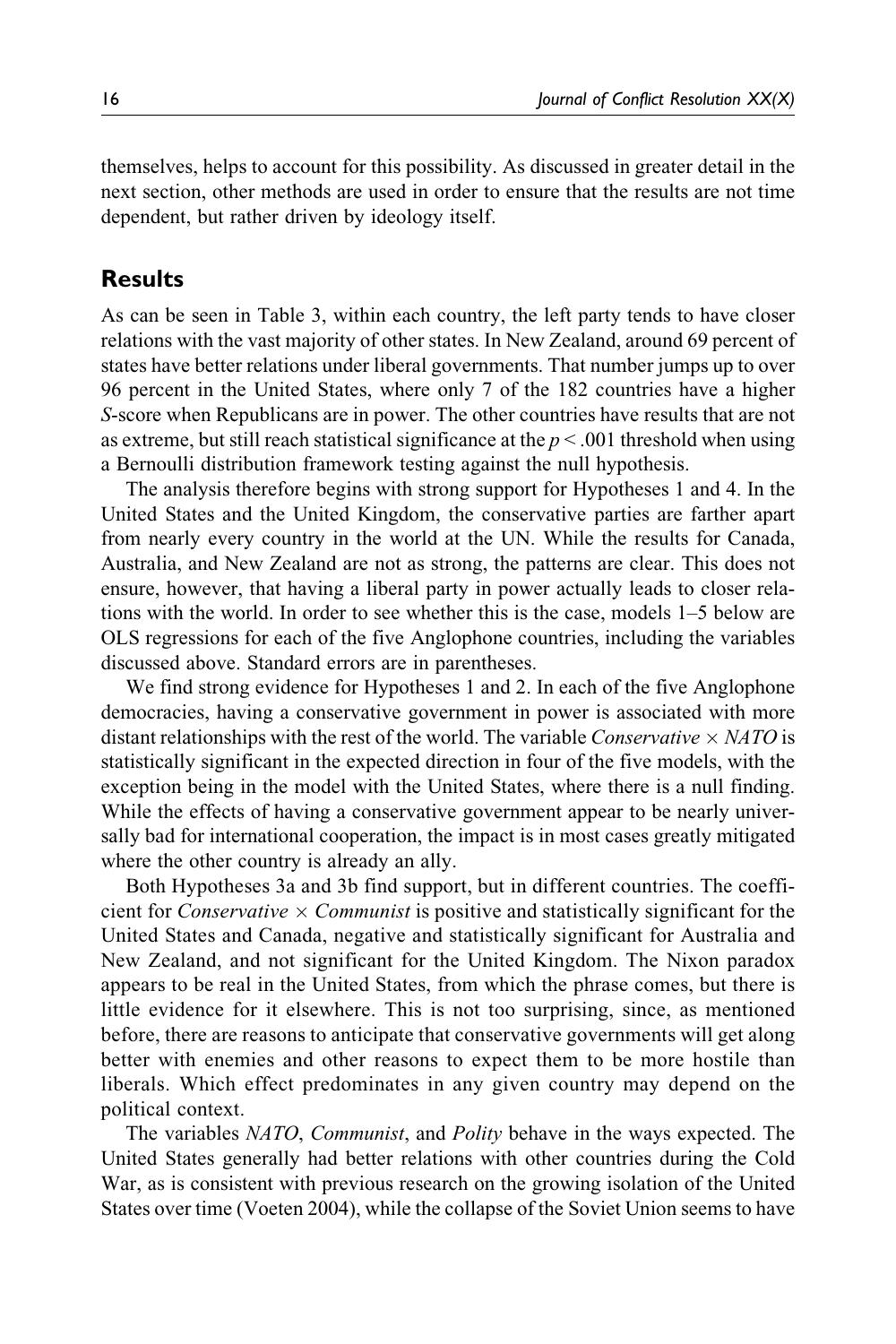

Figure 1. Affinity scores by state and ideology.

moved the other four countries closer to the rest of the General Assembly. It is also of note that the models do a very good job of explaining the data. No less than 35 percent of the variance in any model is explained by the included variables, with the number being as high as 52 percent in the case of the United States.

Figure 1 shows, for each of the five Anglophone countries, all data points reflecting affinity scores under left-leaning and right-leaning governments. Each dot is a dyad-year, with green representing more democratic states for that year and yellow less democratic states. The figure is a clear visualization of the finding that while Anglophone democracies have closer relations to more democratic states in general, when conservatives are in power, the average affinity score tends to go down regardless of the political characteristics of the other member of the dyad. For each country and governing ideology, the box plot marks the fifth, twenty-fifth, fifth, seventy-fifth, and ninety-fifth percentiles.

There appears to also be support for Hypothesis 4, with the largest effect of conservative being found in the United States. To test this theory statistically, I run a simple regression model with the effect of a conservative government as the dependent variable and with the independent variable being the average of the Composite Index of National Capabilities (CINC) score across the time period studied for each nation. This model gives a result that is statistically significant at the  $p < 0.01$  threshold despite there being only five observations. Figure 2 shows the effect of ideology based on average CINC score for each of the five countries.

Although the results appear to be to a great extent driven by the United States, which is a great outlier in its power, when that country is dropped from the model,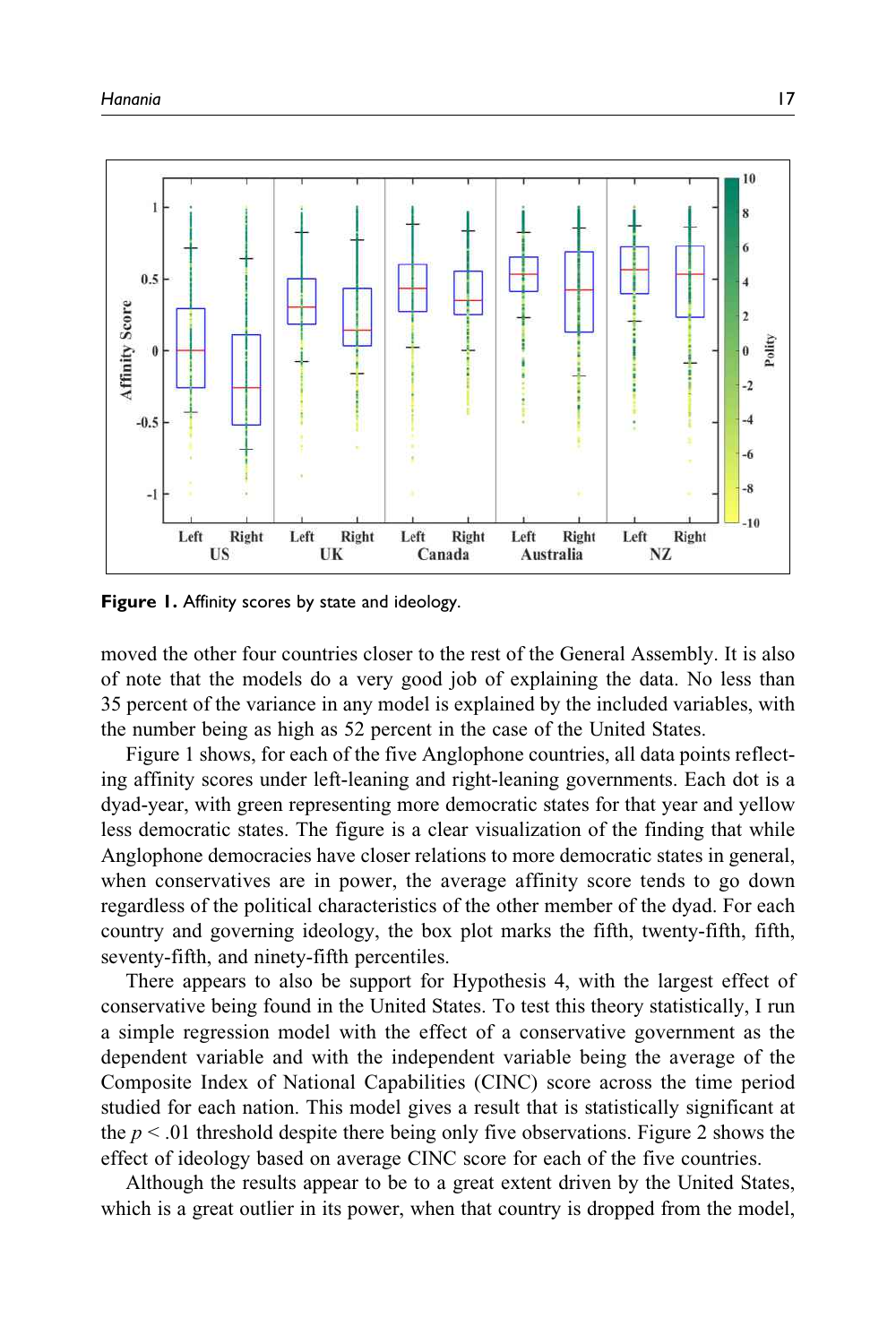

Figure 2. Effect of ideology based on power.

the coefficient actually increases ( $p = .18$ ). Despite the small sample size, then, we see strong evidence for Hypothesis 4. This is consistent with the view that larger and more powerful states have more autonomy in their foreign policy, as those with less power are more subject to being heavily influenced by the international context in which they operate.

A few methods are used in order to conduct robustness checks on the main results presented in this section. First, I rerun the models in Table 4 with a new variable added called *lagged affinity* which is, for each dyad-year, the affinity score for that dyad from the previous year. This biases the model again the main claims made in this section, since there is no change in government for most years, meaning for any particular year y, the affinity score of  $y - l$  is more likely than not to be driven by same party that is in power in year  $y$ . Despite this introduced bias, we still find the coefficient for conservative to be statistically significant in each model in the expected direction, albeit with reduced effects. I also rerun the models from Table 4 using robust regression in Stata, which eliminates large outliers (Cook's distance  $>1$ ) and then performs Huber and biweight iterations. The variable conservative remains statistically significant in all models and the coefficient actually increases for the United States and the United Kingdom.

Another way to test for time dependency is to look at transition periods, or times when the government within a country changes hands from one party to another. Figure 3 shows the change in affinity score for every transition between 1946 and 2008. The numbers are calculated by taking the average of standardized affinity scores of the first two full years of the incoming administration and subtracting those of the last two full years of the outgoing administration. In a few cases, in the two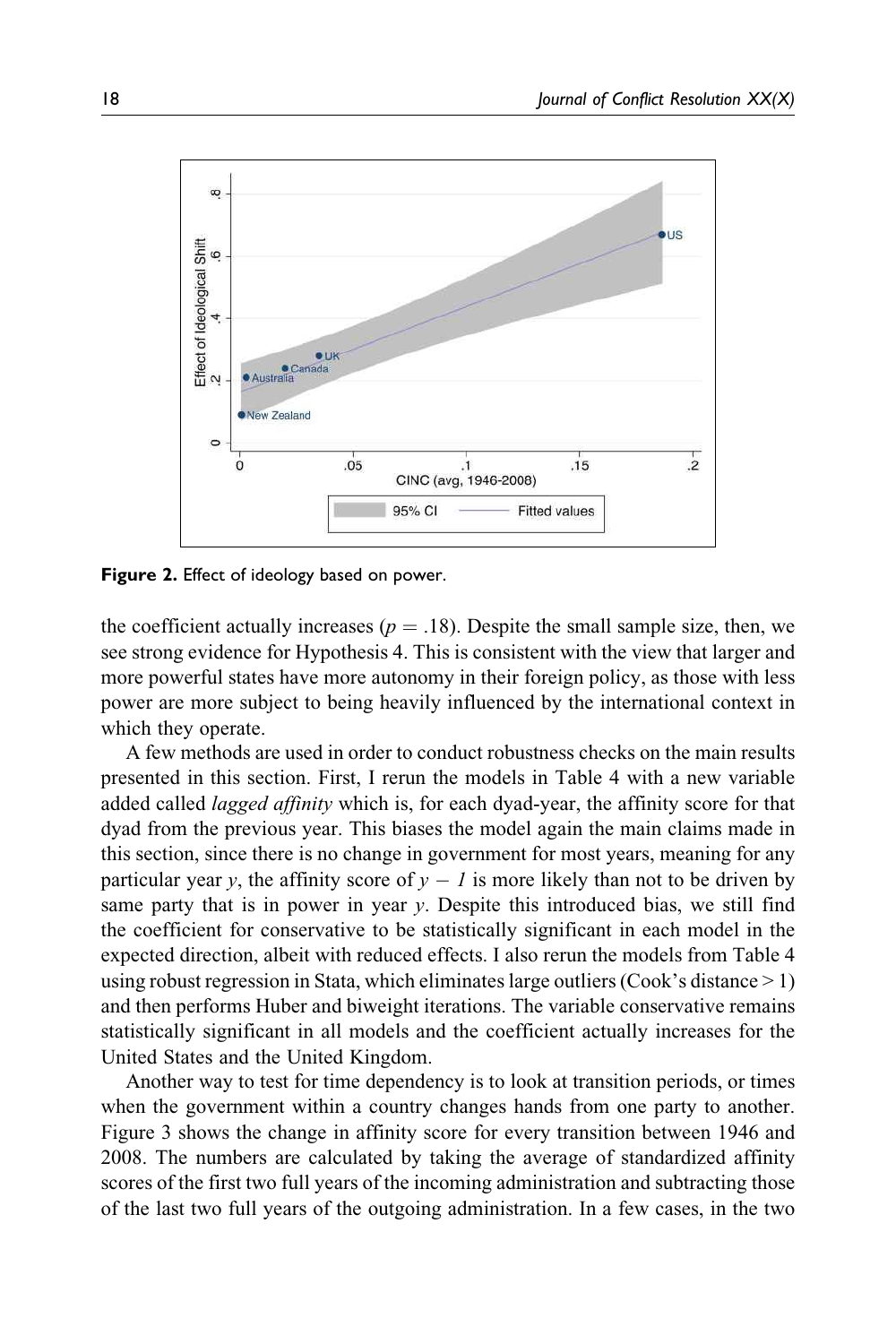|                            |                    | $\mathbf{2}$                                              | 3               | 4                                              | 5                  |
|----------------------------|--------------------|-----------------------------------------------------------|-----------------|------------------------------------------------|--------------------|
| Model                      |                    | United States United Kingdom Canada Australia New Zealand |                 |                                                |                    |
| Conservative               | $-0.66***$         | $-.28***$                                                 | $-.24***$       | $-.21***$                                      | $-.09***$          |
| <b>NATO</b>                | (.02)<br>$1.09***$ | (.02)<br>.97***                                           | (.02)<br>.61*** | (.02)<br>.31***                                | (.02)<br>.24***    |
|                            | (.05)              | (.04)                                                     |                 | $(.03)$ $(.04)$                                | (.03)              |
| Communist                  | $-1.23***$         | $-.52***$                                                 | $-.65***$       | $-.30^{*\!\bowtie\!\bowtie\!\bowtie\!\bowtie}$ | $-.3$  ***         |
|                            | (.06)              | (.05)                                                     | (.03)           | (.05)                                          | (.04)              |
| Polity                     | $0.04***$          | .04 <sup>≉≉</sup>                                         | .04***          | .03***                                         | .03 ***            |
|                            | (0)                | (0)                                                       | (0)             | (0)                                            | (0)                |
| Cold War                   | $1.08***$          | $-.14***$                                                 | $-.05^{**}$     | .14 <sup>≉≉≭</sup>                             | $-.11***$          |
|                            | (.03)              | (.02)                                                     | (.02)           | (.02)                                          | (.02)              |
| Volatility                 | $-1.13***$         | $-.08***$                                                 |                 | $.22***$ .73**                                 | .66***             |
|                            | (.03)              | (.02)                                                     | (.02)           | (.02)                                          | (.02)              |
| Conservative $\times$ NATO | $-0.10$            | $.12*$                                                    | .23***          | .48 <sup>≭≉≉</sup>                             | .36 <sup>***</sup> |
|                            | (.06)              | (.05)                                                     | (.06)           | (.05)                                          | (.05)              |
| Conservative $\times$      | $0.66***$          | .03                                                       | 24***           | $-.39***$                                      | $-.36***$          |
| Communist                  | (.08)              | (.06)                                                     | (.06)           | (.06)                                          | (.06)              |
| Constant                   | $-2.79***$         | –.99***                                                   | $-.58$ **       | $-.52***$                                      | $-.20***$          |
|                            | (.02)              | (.02)                                                     | (.01)           | (.02)                                          | (.02)              |
| Adjusted $R^2$             | .52                | .44                                                       | .38             | .35                                            | .36                |
| <b>Observations</b>        | 7,853              | 7,853                                                     | 7,853           | 7,853                                          | 7,853              |

Table 4. Predictors of Voting Similarity.

Note:  $NATO = North Atlantic Treaty Organization.$ 

 $*$ p < .01.

\*\*\*p < .001.

relevant years that a party was in power, it was led by two or three leaders. Transitions to liberal governments are in blue with circles, transitions to conservative governments are in red and marked with triangles.

Of fifteen transitions to a liberal government (liberal transitions), twelve (75 percent) resulted in better relations with the world. Of seventeen conservative transitions, twelve (71 percent) are associated with an overall souring of relations. While Smith (2016) found no effect of leader change on US relations with other states using UNGA data, he did not account for ideology, which may have led to a canceling out between the improvement in relations with new Democratic administrations and the souring of relations that tends to accompany a new Republican president. Figure 3 appears to be consistent with what knowledgeable observers may have expected based on what we know about politics in the countries studied. Unsurprisingly, the largest souring of relations occurred during the transitions to Reagan and Thatcher, two figures that continue to inspire conservatives on both sides of the Atlantic. At the top of the graph, we see that the largest improvement in relations was the 1970s transition of Gorton/Mcmahon to Whitlam in Australia. Prime Minister Whitlam's

 $*_{D}$  < .05.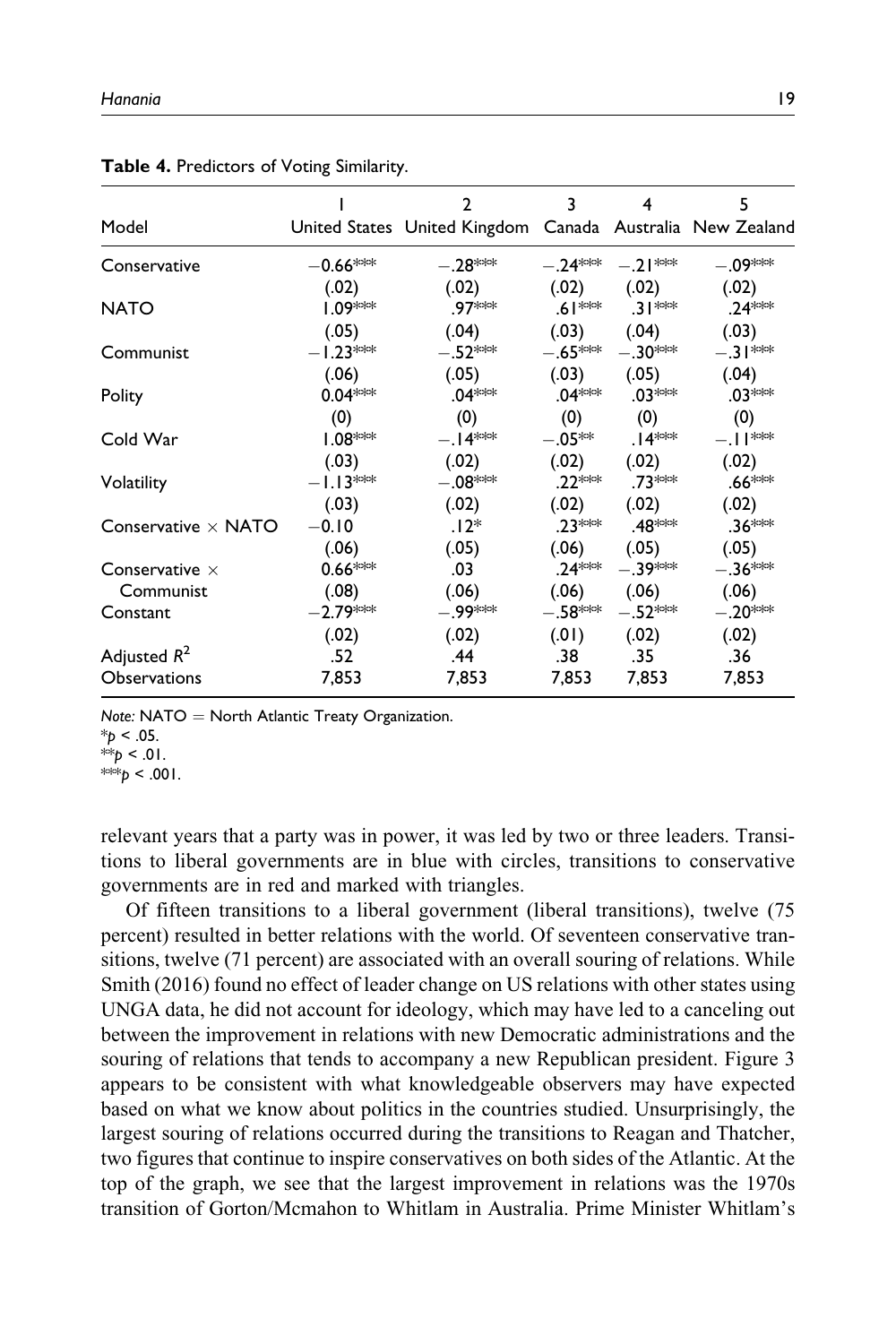

Figure 3. Changes in affinity scores by transition.

Labor government was known for its "emphasis on closer relations with the countries of the Asia-Pacific region," in a shift that "was both qualitatively and quantitatively different from the anti-communist thinking that had dominated" before (Ungerer 2007, 545). Among the changes made were a formal recognition of communist China and a movement toward the Non-Aligned Movement at the UN.

If it was the case that voters tended to choose conservatives during eras of international turmoil and liberals during more peaceful times, that would be reflected in the last few years of each outgoing administration and have a tendency to minimize differences between conservative and liberal governments during transition years. Yet we consistently see relationships between, on the one hand, the ideologies of the outgoing and incoming governments and, on the other, shifts in affinity scores. This gives credence to the theory that it is ideology itself that is influencing how these governments vote at the UN. Perhaps voters anticipate the degree of international turmoil in the coming years and vote accordingly. Such a theory, however, probably makes unrealistic assumptions about the sophistication of voters, especially considering research showing that the general public tends to lack basic knowledge about international affairs (Bennett et al. 1996).

Finally, one may expect that if ideology influences voting at the UNGA, this can be shown through a more fine-grained analysis that takes into account not only whether the party in power in a particular year is center right or center left but also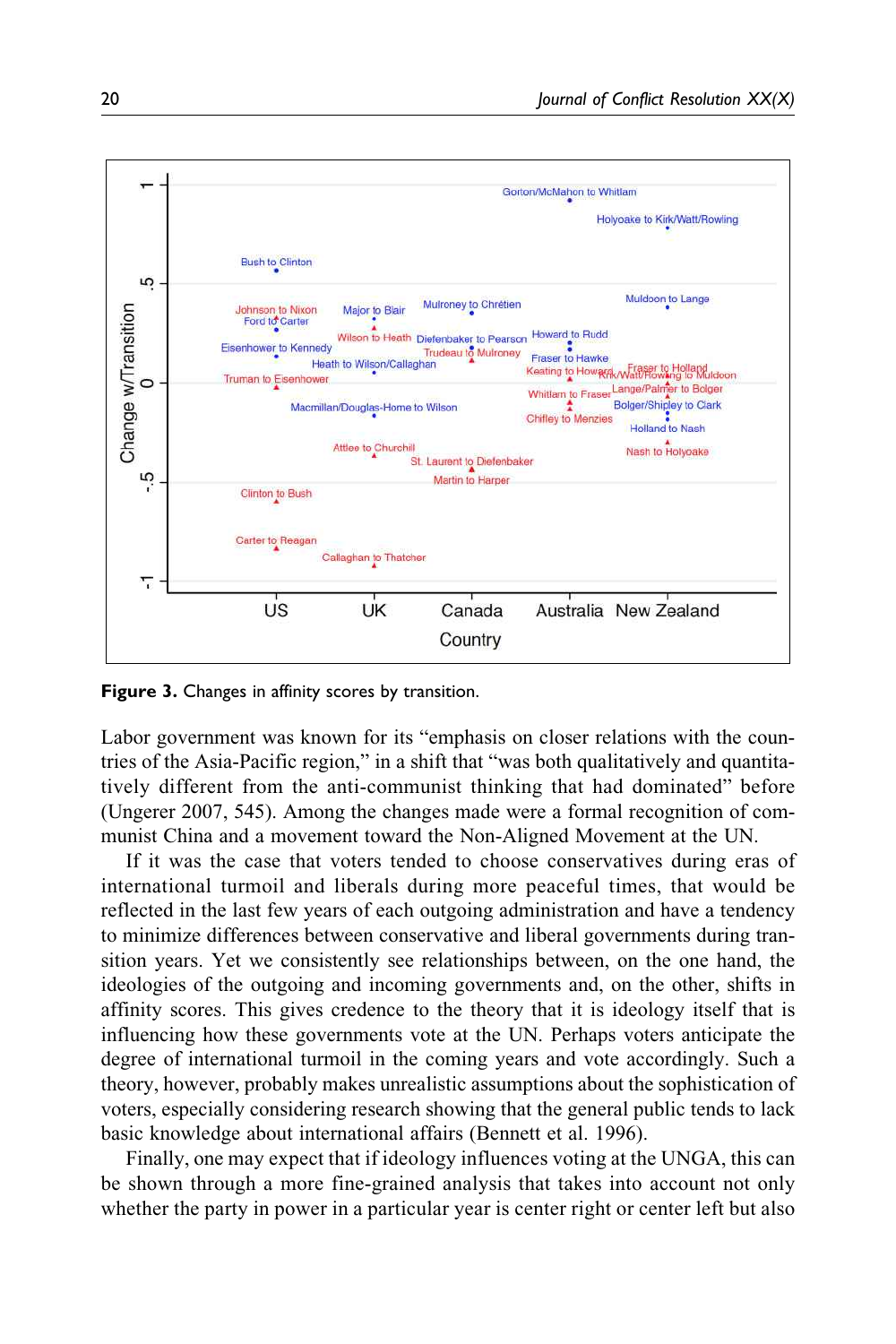the degree to which it deviates from the political center. Therefore, this article uses party platform data taken from the Manifesto Research Group (MRG) website (see Budge 1987, 2001) to create a final robustness check with the data. I rerun the regressions from Table 4, but, rather than conservative, use party platform from the MRG on the right–left axis as the variable of interest. For each year, the party platform score was created by determining the governing party and then finding the ideological score of its most recently released manifesto. I find that, consistent with Hypothesis 1, the further to the left that the platform of the party in power is, the more a state voted in line with other countries. The results are significant at the  $p \le 0.1$  threshold for Canada and at the  $p \le 0.001$  threshold for the other four countries. Figure 4 shows for each country the relationship between average affinity score and party platform, with higher numbers on the  $\nu$ -axis indicating better relations with the rest of the world (blue dashed lines, left side of axis) and more left-wing governments (red solid lines, right side of axis). The results are consistent with the earlier analysis that only uses a dummy variable to track ideology.

## Conclusion

Political psychology has greatly expanded our understanding regarding differences between conservatives and liberals both at the mass and elite levels and how these differences relate to foreign policy preferences (Holsti and Rosenau 1988; Rathbun et al. 2016; Kertzer et al. 2014). Yet previous analysis of voting patterns at the UN has generally been independent of this literature. Rather, it has focused on broad historical trends since the end of the Second World War (Voeten 2000) or relied on theories of ruling coalition formation to investigate how regime change influences the relations that a country has with the United States (Smith 2016; Dreher and Jensen 2013). This is the first work that investigates how ideology influences voting at the UN in developed democracies across practically all international relationships. By bridging work on UN voting patterns and research on how political psychology and ideology affect foreign policy preferences, this article hopes to inspire new avenues of research for both fields of study.

First of all, the literature on political psychology and foreign policy preferences, particularly on differences between conservatives and liberals, should so more to investigate the extent to which previous findings influence decision-making in the real world. In particular, does the prediction that liberals are better for international cooperation manifest itself in international forums other than the UN? And, other than voting patterns, are there other aspects of international politics where the liberal tendency for international cooperation might be expected to manifest? Given the amount of leader turnover we see and the variety of international institutions that have been created and continue to function since the end of the Second World War, it should not be too difficult to test theories about how we would expect the United States and other democracies to behave based on the ideology of those currently in power. In addition to this, there exists the possibility of greatly enriched qualitative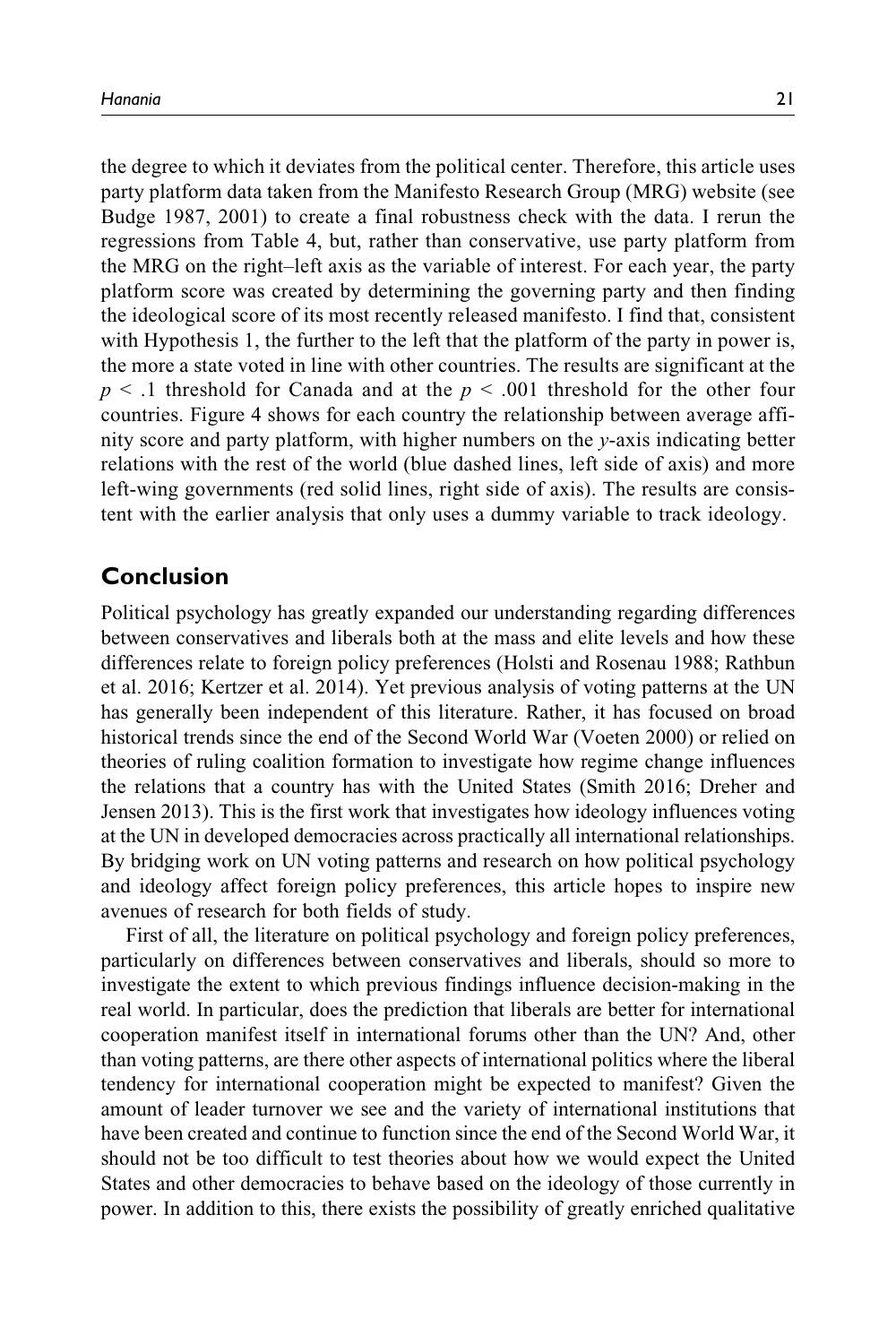

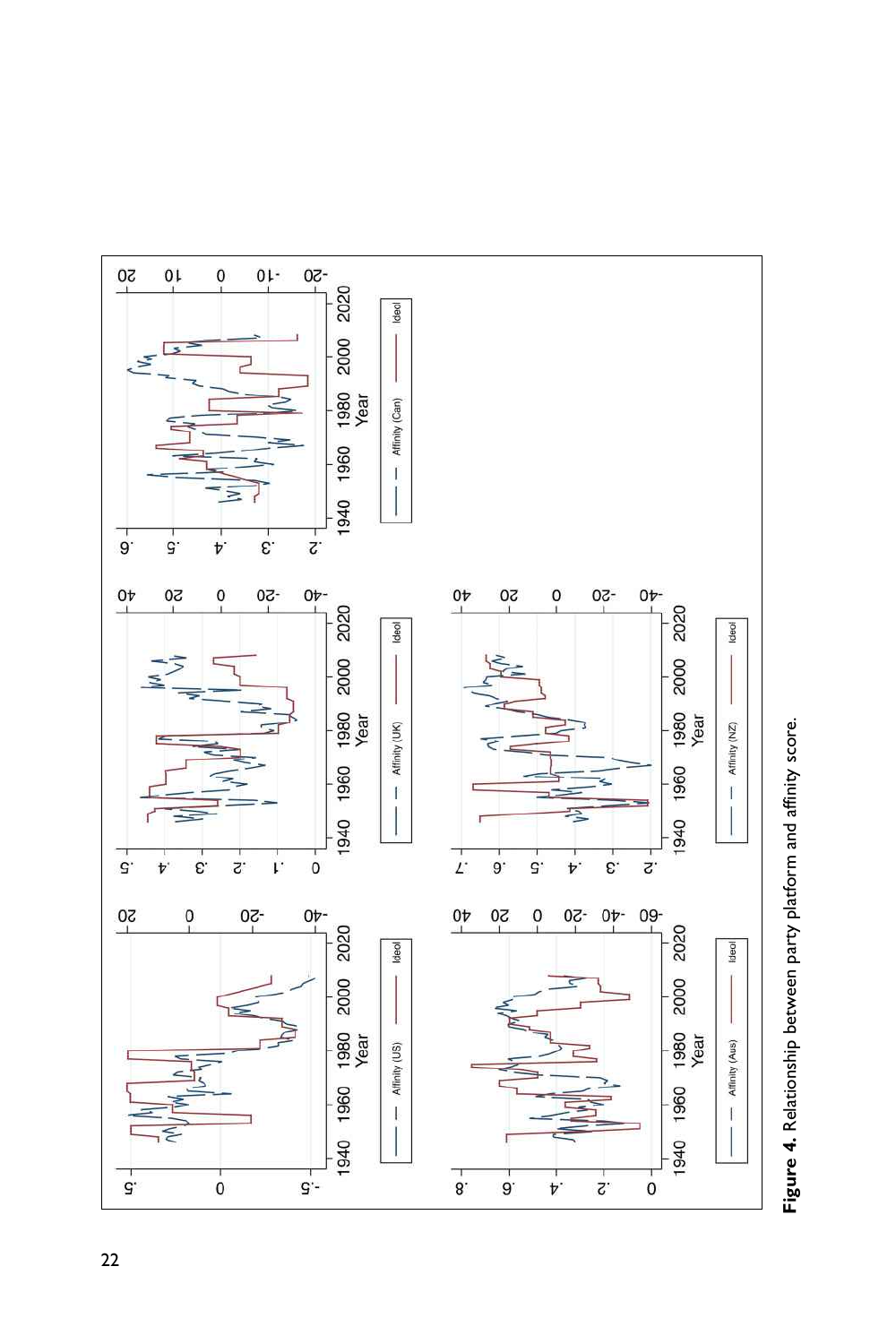work on how the ideologies and psychological predispositions of leaders affect relations with allies and enemies across the world.

Second, research on voting at the UN should do more to focus on how domestic politics influence patterns of cooperation, particularly in developed democracies. Previous work has mainly investigated how leader transitions affect relations with a particularly country such as the United States or China (Brazys and Panke 2017; Strüver 2016). There may, however, be political ideologies or predispositions that lead states to make broader changes and result in better or more strained relations with the vast majority of countries across the globe. Perhaps the most extreme example of this presented in this article is the finding that, in the United States, Republican administrations have closer relations with only 7 of the 189 countries for which voting data are available. While a turnover in leadership may be the most obvious influence on how relations with the rest of the world can change, it is unlikely to be the only factor researchers are able to discover.

Finally, the results presented can also add to the literature on the influence of leaders. Some of this work has tended to stress the importance of life experience (see, e.g., Horowitz, McDermott, and Stam 2005; Horowitz and Stam 2014), while a focus on ideology has shown us that revolutionary leaders are more likely to be involved in conflict abroad (Colgan 2013). In general, however, quantitative work has tended to overlook ideological differences between leaders in developed democracies, perhaps due to the assumption that such states have preferences that are relatively stable across time (see Smith 2016). Yet research shows us that conservatives and liberals differ in in a plethora of ways both obvious and subtle (see, e.g., Carney et al. 2008; Hanania 2017b). While the results here support the idea that these differences matter at the UN, there are likely to be other outputs of international politics that people care about that are also influenced by ideology

In addition to the contribution this article makes to the academic literature, its findings have implications for how we think about the foreign policy consequences of elections in developed countries. The election of President Trump has led to claims that the current administration is currently doing unique damage to American diplomacy (Farrow 2018). Yet the results here indicate that conservative governments have always been associated with more antagonistic relationships with other countries. While it may indeed be the case that the Trump administration is unique in this regard, until more evidence comes in we should perhaps be skeptical of claims that what is happening in American foreign policy is radically different from other transitions in our recent past.

Although the findings indicate that liberal governments increase international cooperation, the results do not necessarily lead to the conclusion that this is normatively desirable. To liberals, the findings here may reinforce previously held views on how politicians that share their ideological leanings are more likely to create a world of international harmony. Conservatives, however, may look at the same data and see right-leaning governments taking a stand for the interests and values of their people. In this view, a lack of international comity is not necessarily a bad thing,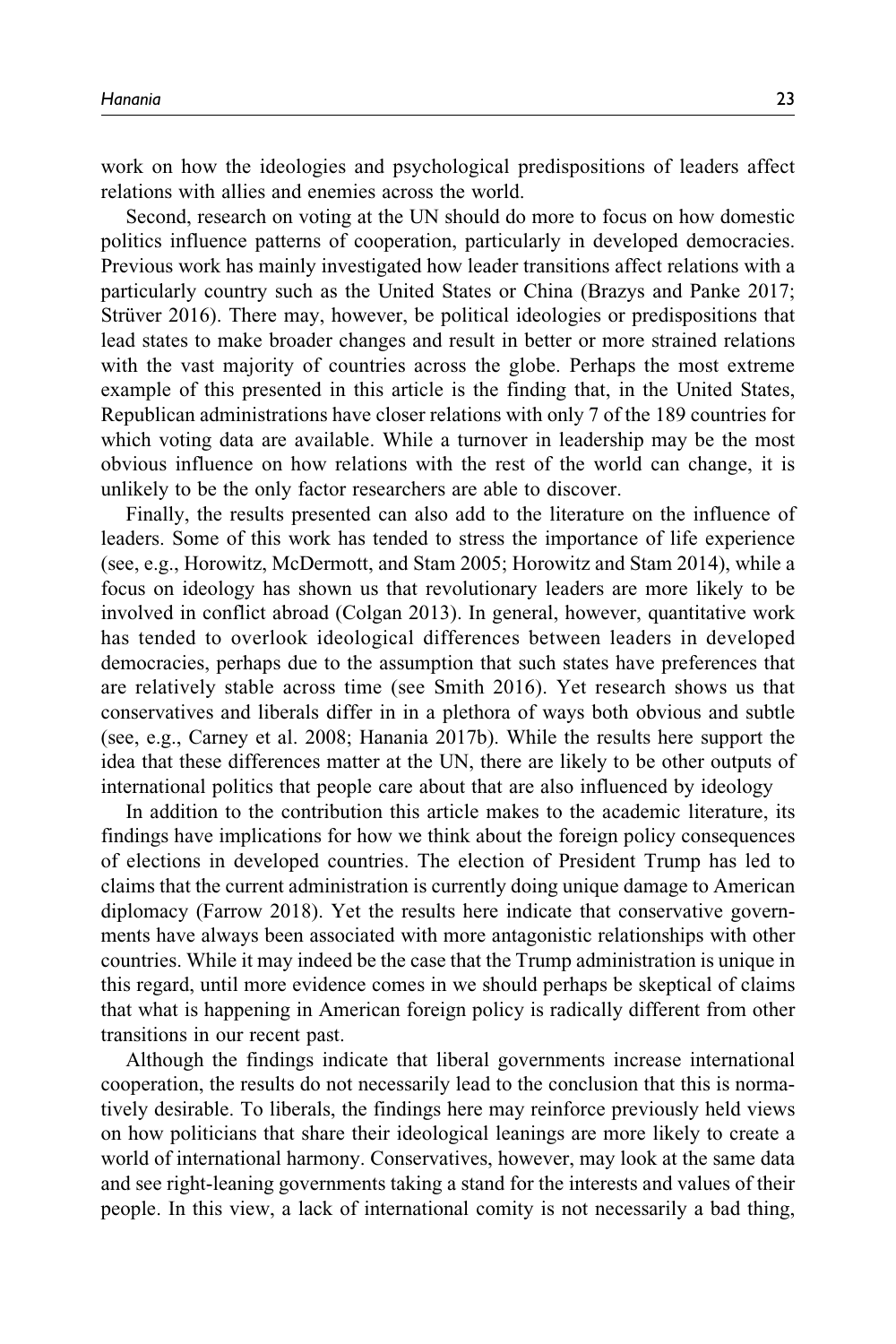particularly if unilateral action and the turmoil that it brings are needed to decisively deal with foreign policy challenges (see, e.g., Krauthammer 2002). How the results here are interpreted in the political realm and the normative implications that should be drawn from them are nonetheless beyond the scope of this article.

## Acknowledgment

The author would like to thank an anonymous reviewer for bringing up this point.

## Declaration of Conflicting Interests

The author declared no potential conflicts of interest with respect to the research, authorship, and/or publication of this article.

## Funding

The author received no financial support for the research, authorship, and/or publication of this article.

## Supplemental Material

Supplemental material for this article is available online.

## **Notes**

- 1. Nonetheless, this does not have to translate into more parties competing for votes, as there will remain only two parties in countries with a first-past-the-post system, such as the United States (Riker 1982).
- 2. Although this article tends to use these terms interchangeably, for the hypotheses, I use "right leaning" rather than "conservative" and "left leaning" rather than "liberal." This is to avoid confusion since the term liberal in the United States means something completely different in other contexts. For example, the right-leaning party in Australia is called the Liberals. Although it would be strange to call the Liberal Party the conservative one, few knowledgeable observers would doubt that the Liberals are the right-leaning party in Australia. When the terms conservative and liberal appear in this article, they are used in accordance with their definitions in the United States.
- 3. An alternative to affinity scores called ideal points has been developed by Bailey, Strezhnev, and Voeten (2017). This measures the degree to which a state's votes indicate that it is in favor of the neoliberal order. Although this measure is certainly suitable for some purposes, it does not generate clear predictions with regard to differences between conservatives and liberals and is therefore not used here. See Online Appendix, which includes further decision about the use of S-scores rather than ideal point estimations, along with an analysis that serves as a robustness check for the main results presented here through the use of ideal point estimates as the variables of interest. I would like to thank an anonymous reviewer for this suggestion.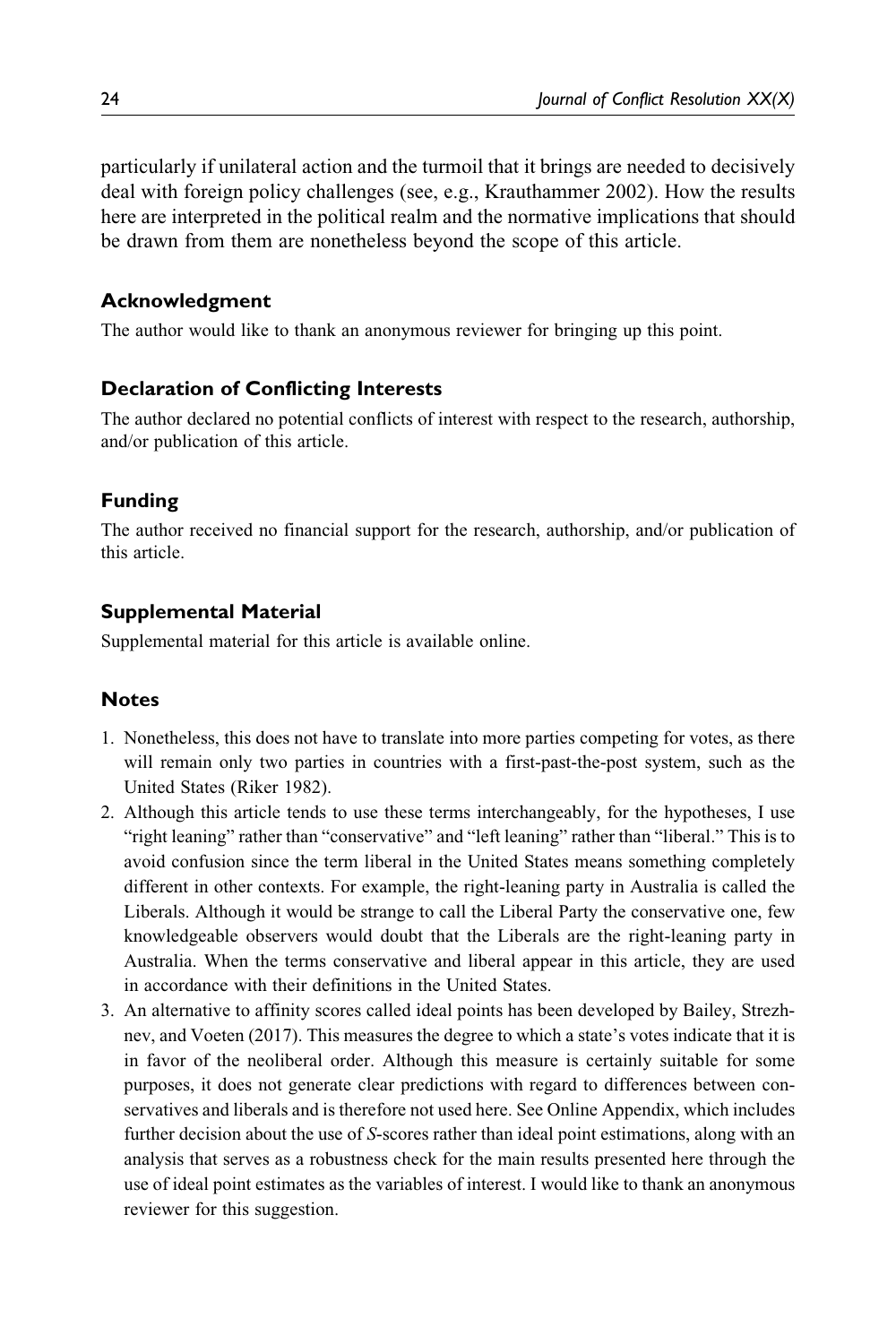#### **References**

- Alesina, Alberto, and David Dollar. 2000. "Who Gives Foreign Aid to Whom and Why?" Journal of Economic Growth 5 (1): 33-64.
- Allison, Graham T. 1969. "Conceptual Models and the Cuban Missile Crisis." American Political Science Review 63 (3): 689-718.
- Bailey, Michael A., Anton Strezhnev, and Erik Voeten. 2017. "Estimating Dynamic State Preferences from United Nations Voting Data." Journal of Conflict Resolution 61 (2): 430-56.
- Bassett, Jonathan F., Daryl R. Van Tongeren, Jeffrey D. Green, Michael E. Sonntag, and Harrison Kilpatrick. 2015. "The Interactive Effects of Mortality Salience and Political Orientation on Moral Judgments." British Journal of Social Psychology 54 (2): 306-23.
- Bennett, Stephen Earl, R. S. Flickinger, J. R. Baker, S. L. Rhine, and L. L. M. Bennett. 1996. "Citizens' Knowledge of Foreign Affairs." The Harvard International Journal of Press/ Politics 1 (2): 10-29.
- Bertoli, Andrew, Allan Dafoe, and Robert F. Trager "Is There a War Party? Party Change, the Left–Right Divide, and International Conflict." Journal of Conflict Resolution. doi: 10. 1177/0022002718772352.
- Bolton, John. 2008. Surrender Is Not an Option: Defending America at the United Nations. New York: Simon and Schuster.
- Brazys, Samuel, and Diana Panke. 2017. "Why Do States Change Positions in the United Nations General Assembly?" International Political Science Review 38 (1): 70-84.
- Brewer, Paul R., K. Gross, S. Aday, and L. Willnat. 2004. "International Trust and Public Opinion about World Affairs." American Journal of Political Science 48 (1): 93-109.
- Buchanan, Patrick J. 2007. Where the Right Went Wrong: How Neoconservatives Subverted the Reagan Revolution and Hijacked the Bush Presidency. New York: Macmillan.
- Budge, Ian. 1987 "The Internal Analysis of Election Programmes." In Ideology, Strategy and Party Change: Spatial Analyses of Post-war Election Programmes in 19 Democracies, edited by Ian Budge, D. Robertson, and Derek J. Hearl, pp. 15-38. Cambridge, MA: Cambridge University Press.
- Budge, Ian. 2001. "Validating Party Policy Placements." British Journal of Political Science 31 (1): 179-223.
- Bueno de Mesquita, Bruce. 1975. "Measuring Systemic Polarity." Journal of Conflict Resolution 9 (2): 187-216.
- Bueno de Mesquita, Bruce. 1981. The War Trap. New Haven, CT: Yale University Press.
- Caplan, Bryan. 2011. The Myth of the Rational Voter: Why Democracies Choose Bad Policies. Princeton, NJ: Princeton University Press.
- Carney, Dana R., J. T. Jost, S. D. Gosling, and J. Potter. 2008. "The Secret Lives of Liberals and Conservatives: Personality Profiles, Interaction Styles, and the Things They Leave Behind." Political Psychology 29 (6): 807-40.
- Carter, David B., and Randall W. Stone. 2015. "Democracy and Multilateralism: The Case of Vote Buying in the UN General Assembly." International Organization 69 (1): 1-33.
- Checkel, Jeffrey T. 2005. "International Institutions and Socialization in Europe: Introduction and Framework." International Organization 59 (4): 801-26.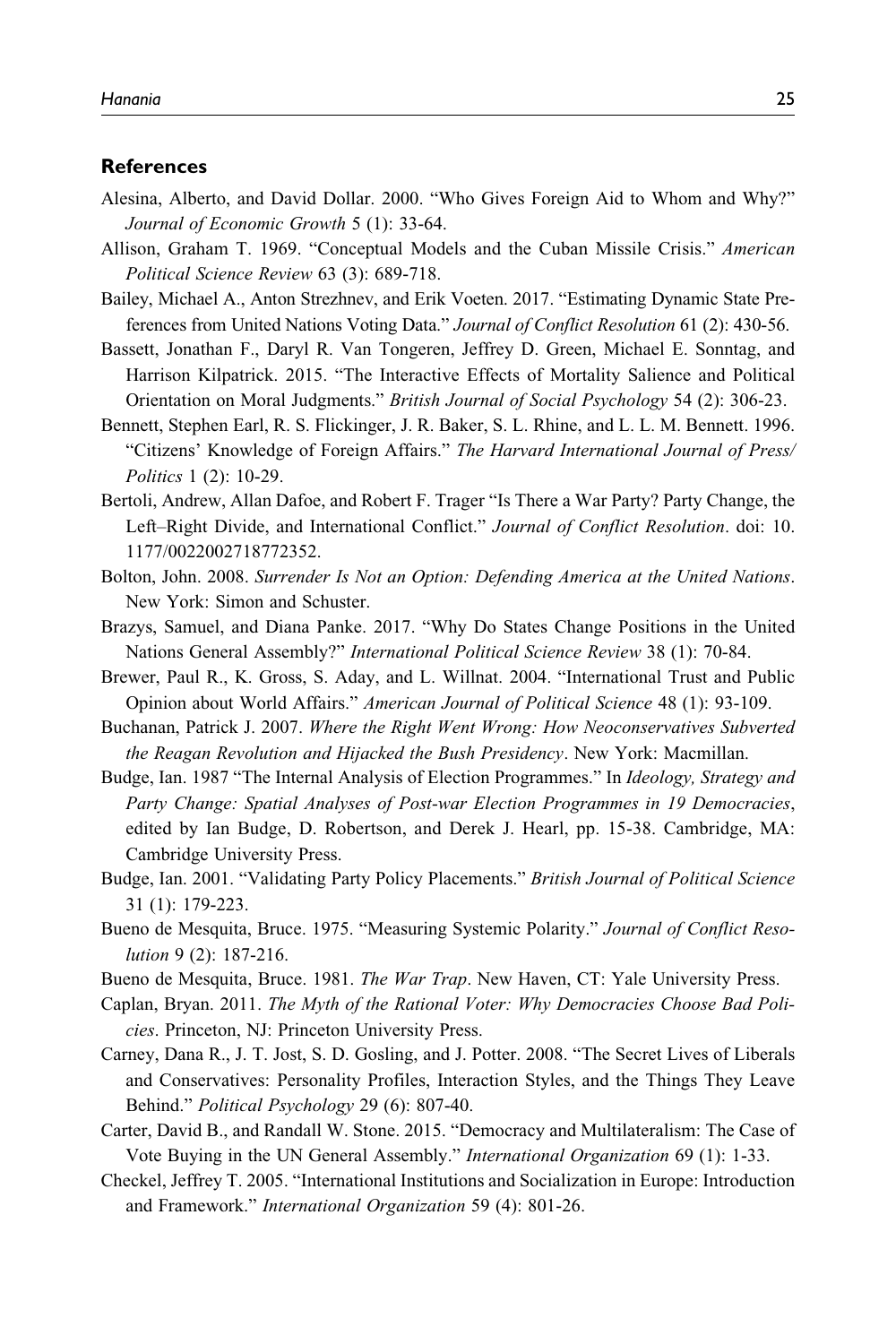- Cho, Hye Jee. 2014. "Impact of IMF Programs on Perceived Creditworthiness of Emerging Market Countries: Is There a 'Nixon-goes-to-China' Effect?" International Studies Quarterly 58 (2): 308-21.
- Colgan, Jeff D. 2013. "Domestic Revolutionary Leaders and International Conflict." World Politics 65 (4): 656-90.
- Cooper Jr., John Milton. 2001. Breaking the Heart of the World: Woodrow Wilson and the Fight for the League of Nations. New York: Cambridge.
- Cowen, Tyler, and Daniel Sutter. 1998. "Why Only Nixon Could Go to China." Public Choice 97 (4): 605-15.
- Cukierman, Alex, and Mariano Tommasi. 1998. "When Does It Take a Nixon to go to China?" American Economic Review 88 (1): 180-97.
- Dalton, Russell J. 2013. Citizen Politics: Public Opinion and Political Parties in Advanced Industrial Democracies. Los Angeles, CA: Sage.
- Dreher, Axel, and Nathan M. Jensen. 2013. "Country or Leader? Political Change and UN General Assembly Voting." European Journal of Political Economy 29:183-96.
- Dueck, Colin. 2010. Hard Line: The Republican Party and US Foreign Policy Since World War II. Princeton, NJ: Princeton University Press.
- Farrow, Roman. 2018. War on Peace: The End of Diplomacy and the Decline of American Influence. New York: W. W. Norton.
- Finnemore, Martha. 1993. "International Organizations as Teachers of Norms: The United Nations Educational, Scientific, and Cultural Organization and Science Policy." International Organization 47 (4): 565-97.
- Finnemore, Martha, and Kathryn Sikkink. 2001. "Taking Stock: The Constructivist Research Program in International Relations and Comparative Politics." Annual Review of Political Science 4 (1): 391-416.
- Flockhart, Trine. 2005. "Critical Junctures and Social Identity Theory: Explaining the Gap between Danish Mass and Elite attitudes to Europeanization." Journal of Common Market Studies 43 (2): 251-71.
- Fordham, Benjamin. 1998. "Partisanship, Macroeconomic Policy, and US Uses of Force, 1949-1994." Journal of Conflict Resolution 42 (4): 418-39.
- Frimer, Jeremy A., Danielle Gaucher, and Nicola K. Schaefer. 2014. "Political Conservatives' Affinity for Obedience to Authority Is Loyal, Not Blind." Personality and Social Psychology Bulletin 40 (9): 1205-14.
- Fuhrmann, Matthew. 2009. "Taking a Walk on the Supply Side: The Determinants of Civilian Nuclear Cooperation." Journal of Conflict Resolution 53 (2): 181-208.
- Garrett, R. Kelly. 2009. "Politically Motivated Reinforcement Seeking: Reframing the Selective Exposure Debate." Journal of Communication 59 (4): 676-99.
- Gartzke, Erik. 2006. "The Affinity of Nations: Similarity of State Voting Positions in the UNGA." Accessed August 20, 2018. http://pages.ucsd.edu/~egartzke/datasets.htm.
- Gartzke, Erik, and Dong-Joon Jo. 2006. "The Affinity of Nations Index, 1946–2002." http:// pages.ucsd.edu/~egartzke/data/affinity\_codebook\_03102006.pdf.
- Gries, Peter. 2014. The Politics of American Foreign Policy: How Ideology Divides Liberals and Conservatives over Foreign Affairs. Palo Alto, CA: Stanford University Press.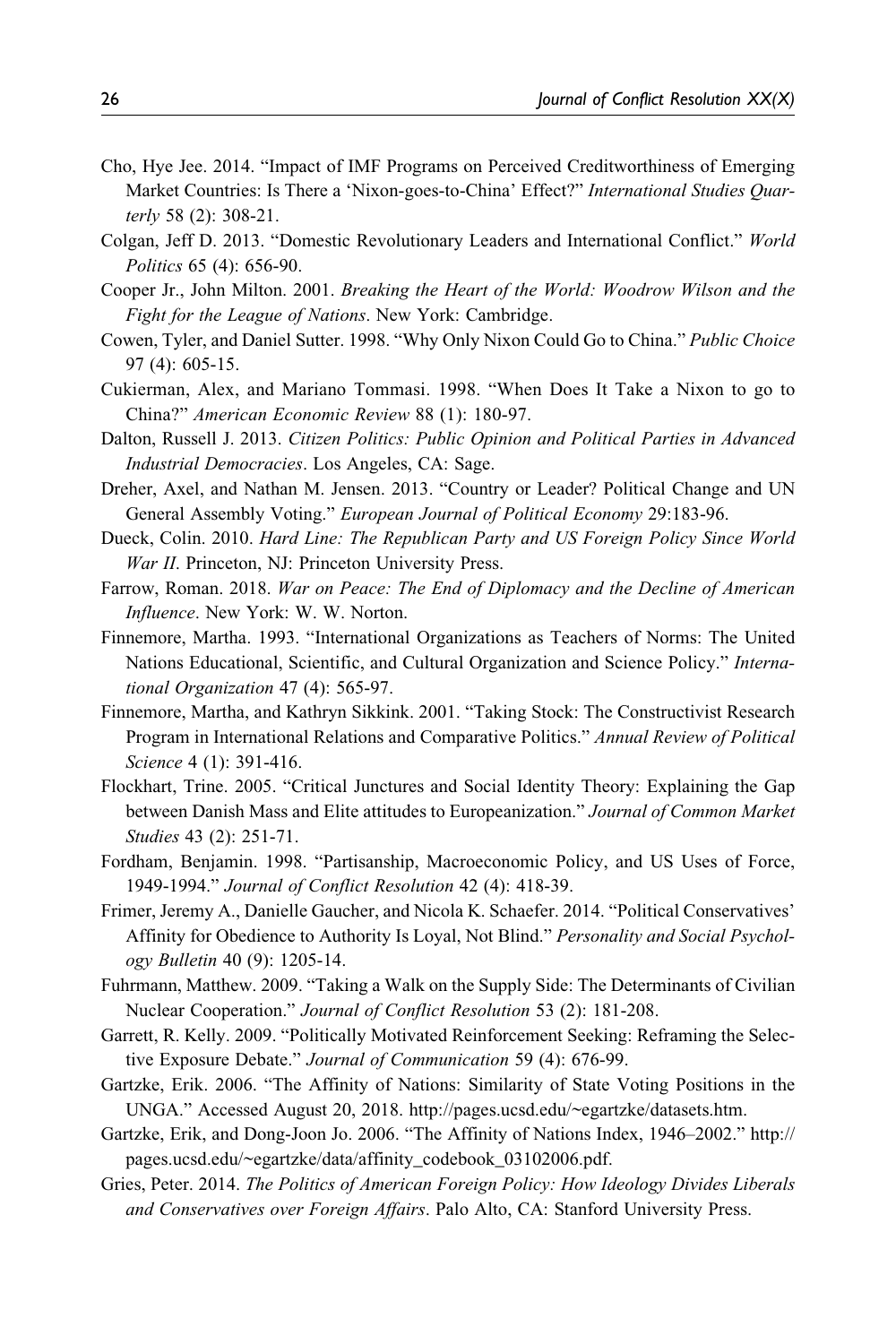- Haidt, Jonathan. 2012. The Righteous Mind: Why Good People Are Divided by Politics and Religion. New York: Vintage.
- Hanania, Richard. 2017a. "Tracing the Development of the Nuclear Taboo: The Eisenhower Administration and Four Crises in East Asia." Journal of Cold War Studies 19 (2): 43-83.
- Hanania, Richard. 2017b. "The Personalities of Politicians: A Big Five Survey of American Legislators." Personality and Individual Differences 108 (1): 164-67.
- Hayes, Danny. 2005. "Candidate Qualities through a Partisan Lens: A Theory of Trait Ownership." American Journal of Political Science 49 (4): 908-23.
- Holloway, Steven. 1990. "Forty Years of United Nations General Assembly Voting." Canadian Journal of Political Science 23 (2): 279-96.
- Holsti, Ole Rudolf, and James N. Rosenau. 1988. "The Domestic and Foreign Policy Beliefs of American Leaders." Journal of Conflict Resolution 32 (2): 248-94.
- Holsti, Ole Rudolf, and James N. Rousseau. 1990. "The Structure of Foreign Policy Attitudes among American Leaders." Journal of Politics 52 (1): 94-125.
- Hooghe, Liesbet, Gary Marks, and Carole J. Wilson. 2002. "Does Left/Right Structure Party Positions on European Integration?" Comparative Political Studies 35 (8): 965-89.
- Horowitz, Michael, Rose McDermott, and Allan C. Stam. 2005. "Leader Age, Regime Type, and Violent International Relations." Journal of Conflict Resolution 49 (5): 661-85.
- Horowitz, Michael C., and Allan C. Stam. 2014. "How Prior Military Experience Influences the Future Militarized Behavior of Leaders." International Organization 68 (3): 527-59.
- Iida, Keisuke. 1988. "Third World Solidarity: The Group of 77 in the UN General Assembly." International Organization 42 (2): 375-95.
- Karsh, Efraim. 2016. "Obama's Middle East Delusions." Middle East Quarterly 23 (1). Accessed August 20, 2018. http://www.meforum.org/5685/obama-middle-east-delusions.
- Kertzer, Joshua D., Kathleen E. Powers, Brian C. Rathbun, and Ravi Iyer. 2014. "Moral Support: How Moral Values Shape Foreign Policy Attitudes." The Journal of Politics 76 (3): 825-40.
- Kevlihan, Rob, Karl DeRouen Jr., and Glen Biglaiser. 2014. "Is US Humanitarian Aid Based Primarily on Need or Self-interest?" International Studies Quarterly 58 (4): 839-54.
- Kim, Soo Yeon, and Bruce Russett. 1996. "The New Politics of Voting Alignments in the United Nations General Assembly." International Organization 50 (4): 629-52.
- Kinder, Donald R., and David O. Sears. 1981. "Prejudice and Politics: Symbolic Racism versus Racial Threats to the Good Life." Journal of Personality and Social Psychology 40 (3): 414-31.
- Koch, Michael T., and Patricia Sullivan. 2010. "Should I Stay or Should I Go Now? Partisanship, Approval, and the Duration of Major Power Democratic Military Interventions." The Journal of Politics 72 (3): 616-29.
- Krauthammer, Charles. 2002. "The Unipolar Moment Revisited." The National Interest 70: 5-18.
- Kuziemko, Ilyana, and Eric Werker. 2006. "How Much Is a Seat on the Security Council Worth? Foreign Aid and Bribery at the United Nations." Journal of Political Economy 114 (5): 905-30.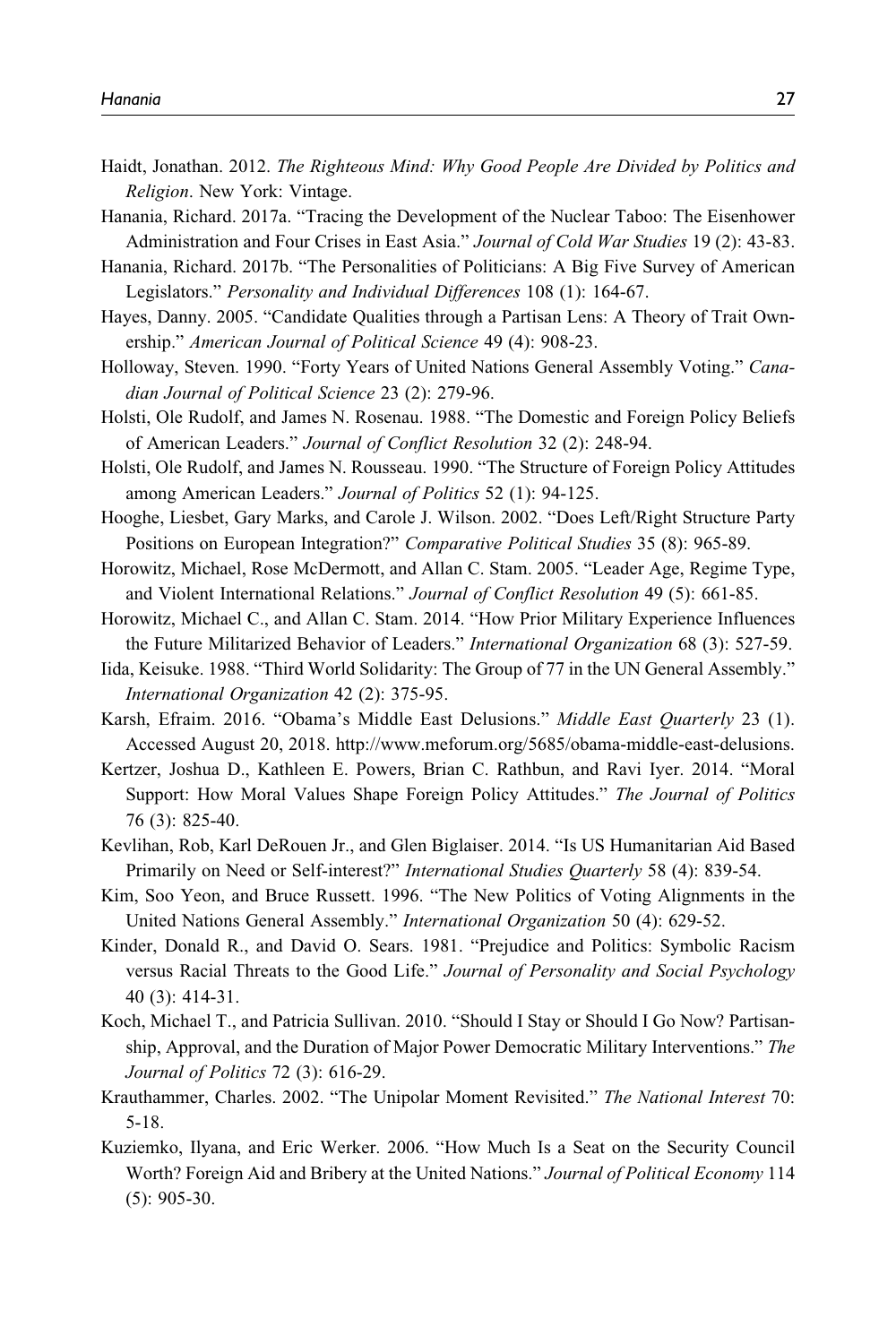- Lewis, Jeffrey. 2005. "The Janus Face of Brussels: Socialization and Everyday Decision Making in the European Union." *International Organization* 59 (4): 937-71.
- Lipson, Charles. 2013. Reliable Partners: How Democracies Have Made a Separate Peace. Princeton, NJ: Princeton University Press.
- Marshall, Monty, and Keith Jaggers. 2001. "Polity IV." Accessed August 20, 2018. http:// www.systemicpeace.org/polity/polity4.htm.
- McLaren, Lauren, and Mark Johnson. 2007. "Resources, Group Conflict and Symbols: Explaining Anti-immigration Hostility in Britain." Political Studies 55 (4): 709-32.
- McLean, Elena V. 2012. "Donors' Preferences and Agent Choice: Delegation of European Development Aid." International Studies Quarterly 56 (2): 381-95.
- McMaken, Ryan. 2016. "Federal Spending Grew More Under Bush and Reagan than Under Obama." Accessed August 20, 2018. https://mises.org/wire/federal-spending-grew-moreunder-bush-and-reagan-under-obama.
- Mearsheimer, John J. 2001. The Tragedy of Great Power Politics. New York: W. W. Norton.
- Milner, Helen V., and Dustin Tingley. 2013. "The Choice for Multilateralism: Foreign Aid and American Foreign Policy." The Review of International Organizations 8 (3): 313-41.
- Milner, Helen V., and Dustin Tingley. 2015. Sailing the Water's Edge: The Domestic Politics of American Foreign Policy. Princeton, NJ: Princeton University Press.
- Nyhan, Brendan, and Jason Reifler. 2010. "When Corrections Fail: The Persistence of Political Misperceptions." Political Behavior 32 (2): 303-30.
- Obama, Barack. 2014. "Remarks by the President in Address to European Youth." Accessed August 20, 2018. https://obamawhitehouse.archives.gov/the-press-office/2014/03/26/ remarks-president-address-european-youth.
- Palmer, Glenn, Tamar London, and Patrick Regan. 2004. "What's Stopping You?: The Sources of Political Constraints on International Conflict Behavior in Parliamentary Democracies." International Interactions 30 (1): 1-24.
- Panke, Diana. 2014. "The UNGA–A Talking Shop? Exploring Rationales for the Repetition of Resolutions in Subsequent Negotiations." Cambridge Review of International Affairs 27 (3): 442-58.
- Park, Susan. 2005. "Norm Diffusion within International Organizations: A Case Study of the World Bank." Journal of International Relations and Development 8 (2): 111-41.
- Pevehouse, Jon C. 2002. "Democracy from the Outside-in? International Organizations and Democratization." International Organization 56 (3): 515-49.
- Piurko, Yuval, Shalom H. Schwartz, and Eldad Davidov. 2011. "Basic Personal Values and the Meaning of Left-right Political Orientations in 20 Countries." Political Psychology 32 (4): 537-61.
- Potrafke, Niklas. 2009. "Does Government Ideology Influence Political Alignment with the US? An Empirical Analysis of Voting in the UN General Assembly." The Review of International Organizations 4 (3): 245-68.
- Rathbun, Brian C. 2011. "The 'Magnificent Fraud': Trust, International Cooperation, and the Hidden Domestic Politics of American Multilateralism after World War II." International Studies Quarterly 55 (1): 1-21.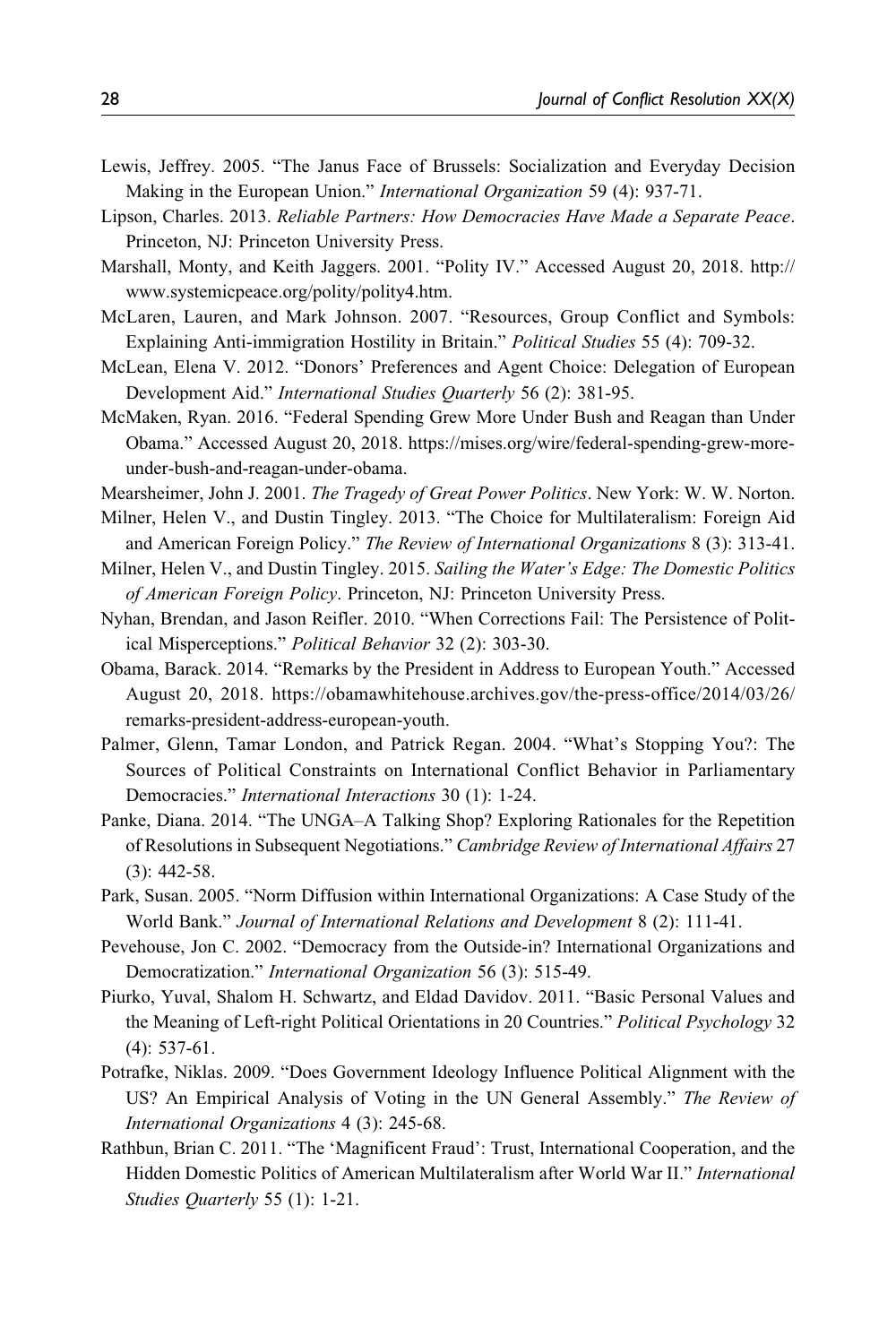- Rathbun, Brian C., Joshua D. Kertzer, Jason Reifler, and Thomas J. Scotto. 2016. "Taking Foreign Policy Personally: Personal Values and Foreign Policy Attitudes." International Studies Quarterly 60(1): 124-37.
- Ratner, Ely. 2009. "Reaping What You Sow: Democratic Transitions and Foreign Policy Realignment." Journal of Conflict Resolution 53 (3): 390-418.
- Reifler, Jason, Thomas J. Scotto, and Harold D. Clarke. 2011. "Foreign Policy Beliefs in Contemporary Britain: Structure and Relevance." International Studies Quarterly 55 (1): 245-66.
- Reimann, Kim D. 2006. "A View from the Top: International Politics, Norms and the Worldwide Growth of NGOs." International Studies Ouarterly 50 (1): 45-67.
- Riker, William H. 1982. "The Two-party System and Duverger's Law: An Essay on the History of Political Science." American Political Science Review 76 (4): 753-66.
- Risse, Thomas. 2015. A Community of Europeans? Transnational Identities and Public Spheres. Ithaca, NY: Cornell University Press.
- Ross, Fiona. 2000. "'Beyond Left and Right': The New Partisan Politics of Welfare." Governance 13 (2): 155-83.
- Russett, Bruce M. 1966. "Discovering Voting Groups in the United Nations." American Political Science Review 60 (2): 327-39.
- Schmitz, David F., and Vanessa Walker. 2004. "Jimmy Carter and the Foreign Policy of Human Rights: The Development of a Post–Cold War Foreign Policy." Diplomatic History 28 (1): 113-43.
- Signorino, Curtis S., and Jeffrey M. Ritter. 1999. "Tau-b or Not Tau-b: Measuring the Similarity of Foreign Policy Positions." *International Studies Quarterly* 43 (1): 115-44.
- Smith, Alastair. 2016. "Leader Turnover, Institutions, and Voting at the UN General Assembly." Journal of Conflict Resolution 60 (1): 143-63.
- Stoll, Richard J. 1984. "Bloc Concentration and the Balance of Power: The European Major Powers, 1824-1914." Journal of Conflict Resolution 28 (1): 25-50.
- Strömberg, David. 2007. "Natural Disasters, Economic Development, and Humanitarian Aid. " Journal of Economic Perspectives 21 (3): 199-222.
- Strüver, Georg. 2016. "What Friends Are Made of: Bilateral Linkages and Domestic Drivers of Foreign Policy Alignment with China." Foreign Policy Analysis 12 (2): 170-91.
- Talhelm, Thomas, J. Haidt, S. Oishi, X. Zhang, F. F. Miao, and S. Chen. 2015. "Liberals Think More Analytically (More 'WEIRD') than Conservatives." Personality and Social Psychology Bulletin 41 (2): 250-67.
- Ungerer, Carl. 2007. "The 'Middle Power' Concept in Australian Foreign Policy." Australian Journal of Politics & History 53 (4): 538-51.
- Verheyen, Roda. 2005. Climate Change Damage and International Law: Prevention Duties and State Responsibility. Boston, MA: Martinus Nijhoff Publishers.
- Voeten, Erik. 2000. "Clashes in the Assembly." International Organization 54 (2): 185-215.
- Voeten, Erik. 2004. "Resisting the Lonely Superpower: Responses of States in the United Nations to US Dominance." The Journal of Politics 66 (3): 729-54.
- Voeten, Erik. 2013. "Data and Analyses of Voting in the United Nations General Assembly." In Routledge Handbook of International Organization, edited by Bob Reinalda, 54-66. New York: Routledge.